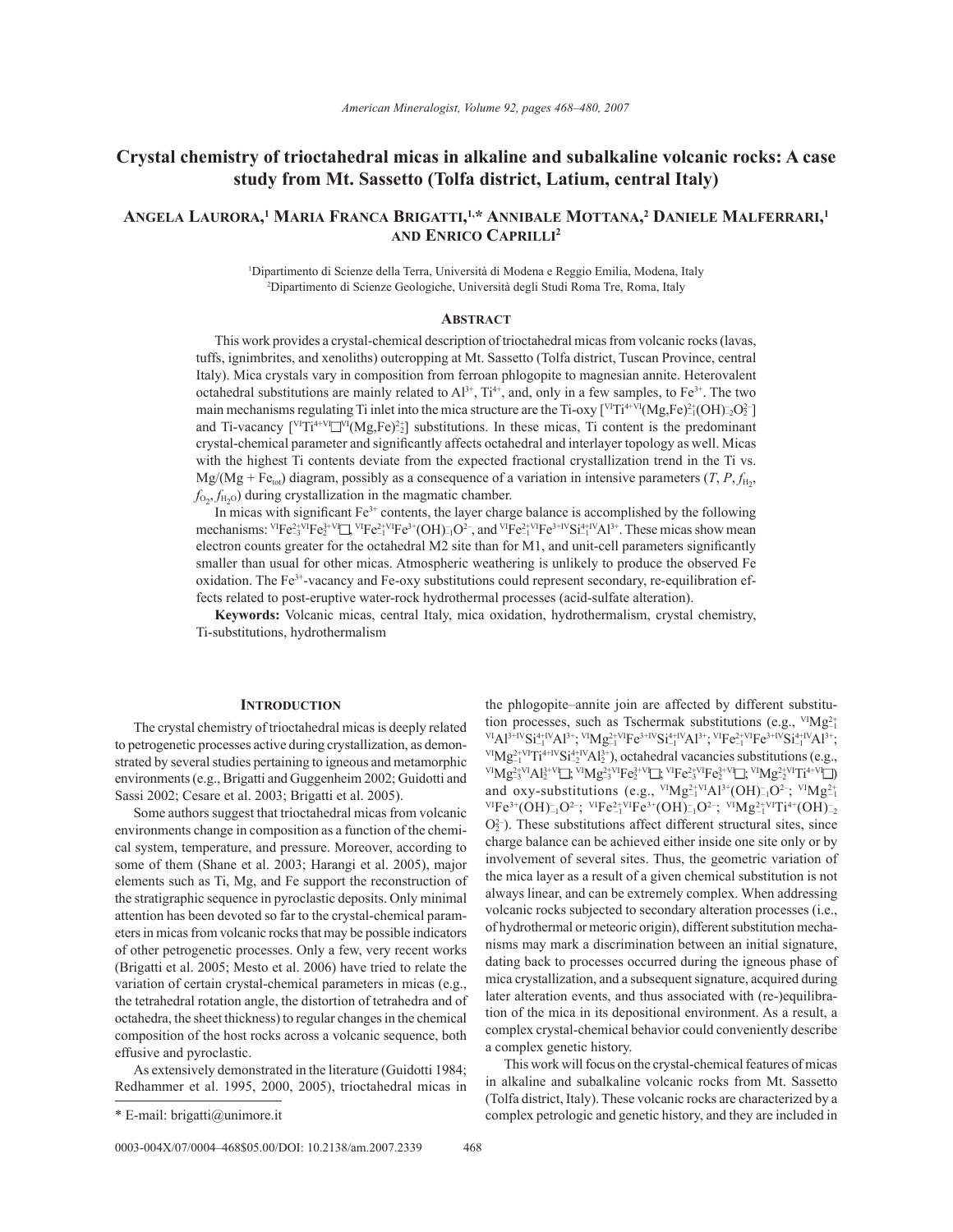a well-studied, easy-to-map volcanic sequence, thus opening interesting opportunities for the assessment of the interrelationships between mica crystal chemistry and its genetic environment.

## **MATERIAL AND METHODS**

## **Samples**

All the samples under study are from Mt. Sassetto, a hill in the northwestern corner of the Tolfa district (Fig. 1a). Volcanic rocks from the Tolfa district are very hard to characterize from a chemical and petrographic point of view because they bear a strong imprint of late hydrothermal acid-sulfate alteration. According to a wide range of studies from Negretti et al. (1966) to Jolivet et al. (1998), this hydrothermal effect, commonly observed to various extents over the entire district, is less enhanced in the Mt. Sassetto area.

At Monte Sassetto, the volcanic rocks are emplaced over a sedimentary substrate (Figs. 1a and 1b) and consist of ignimbrites and "chaotic tuffs" (Negretti et al. 1966), i.e., poorly consolidated benches holding agglomerates with heterogeneous blocks (from a few centimeters to a meter in size, either rounded or angular) in a poor "cineritic matrix" (i.e., volcanic ash). Acidic lava domes cut through the ignimbrite plateau that, based on field observations, was placed stratigraphically above the "chaotic tuffs." Tuffs, ignimbrites, and lavas contain two types of magmatic xenoliths. Type I xenoliths show a clear effusive origin and, from a structural and paragenetic point of view, are very similar to other Tolfa lavas. Type II xenoliths are latitic magma products resembling those of the Roman Perpotassic Province (Pinarelli 1991; Bertagnini et al. 1995).

In the Mt. Sassetto hill, "cineritic matrix" of "chaotic tuffs", ignimbrites, lavas, Type I and Type II xenoliths were sampled (Fig. 1b). Table 1 reports the complete list of the samples studied and some additional information on location and petrographic features.

#### **X-ray fl uorescence analysis**

Very little information has been published about the size or bulk-rock chemical composition of the studied samples (see Table 21 ). All samples, with the exception of MS9, MS10, and MS15, were analyzed following the methods by Franzini et al. (1975) and Leoni and Saitta (1976), using a Philips PW1480 X-ray fluorescence spectrometer, thus determining the concentrations of the major elements and of trace elements Ni, Co, Cr, V, Ce, Nd, Ba, La, Nb, Zr, Y, Sr, Rb, Pb, As, Zn, Cu, and S. Final accuracies are within 2–5% for major elements and within 10% for trace elements. Total Fe is reported as Fe<sub>2</sub>O<sub>3</sub>. Bulk-rock H<sub>2</sub>O contents were obtained via thermal analysis (Seiko SSC 5200) in He gas flow.

<sup>1</sup> Deposit item AM-07-015, Tables 2, 3, 8, and 9 (much detail of the sample studies). Deposit items are available two ways: For a paper copy contact the Business Office of the Mineralogical Society of America (see inside front cover of recent issue) for price information. For an electronic copy visit the MSA web site at http://www.minsocam.org, go to the American Mineralogist Contents, find the table of contents for the specific volume/issue wanted, and then click on the deposit link there.



**FIGURE 1.** (a) Geologic map of the Tolfa area (modified after De Rita et al. 1997); (b) geologic section of the Mt. Sassetto sector (modified after Negretti et al. 1966).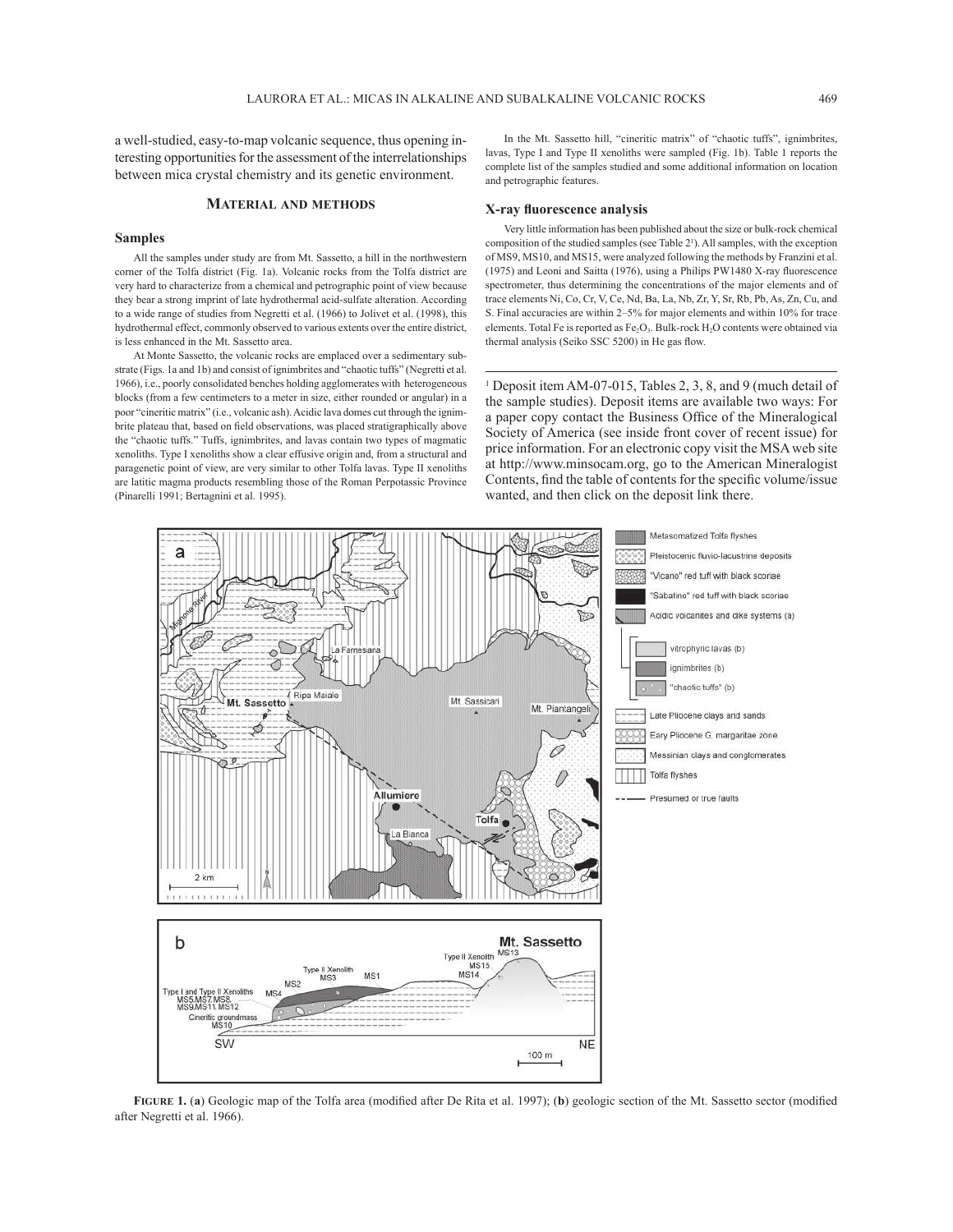| MS1<br>Vitrophyric pseudofluidal with<br>Phenocrysts: sanidine, plagioclase,<br>Ignimbrite-porous facies<br>perlitic devitrified groundmass<br><b>TOP</b><br>ortho- and clinopyroxene, mica<br>Accessory phases: apatite, ilmenite<br>Secondary phases: smectite, iron hydroxides<br>Vitrophyric pseudofluidal with<br>Phenocrysts: sanidine, plagioclase, ortho- and<br>MS2<br>Ignimbrite-porous facies<br>perlitic devitrified groundmass<br>clinopyroxene, mica, ilmenite<br><b>MIDDLE</b><br>Accessory phases: apatite, titanomagnetite, quartz<br>Secondary phases: smectite, iron hydroxides<br>MS3<br>Doleritic<br>Sanidine, plagioclase, ortho- and clinopyroxene,<br>Type II xenolith in<br>mica, apatite (accessory), ilmenite (accessory)<br>Ignimbrite-porous facies<br>Secondary phases: smectite, iron hydroxides<br>Vitrophyric with perlitic devitrified<br>Phenocrysts: sanidine, plagioclase, ortho- and<br>MS4<br>Ignimbrite-porous facies<br>groundmass<br>clinopyroxene, mica, spinel<br>BASE<br>Accessory phases: titanomagnetite, ilmenite<br>Secondary phases: smectite, iron hydroxides<br>MS5<br>Doleritic<br>Plagioclase, sanidine, mica, clino- and orthopyroxene,<br>Type II xenolith in<br>apatite (accessory), ilmenite (accessory)<br>"chaotic tuffs"<br>Secondary phases: smectite, iron hydroxides<br><b>Doleritic</b><br>Plagioclase, sanidine, mica, clinopyroxene,<br>MS7<br>Type II xenolith in<br>apatite (accessory)<br>"chaotic tuffs"<br>ilmenite (accessory), titanomagnetite (accessory)<br>Secondary phases: smectite, iron hydroxides<br>Doleritic<br>MS8<br>Plagioclase, sanidine, mica, clinopyroxene,<br>Type II xenolith in<br>"chaotic tuffs"<br>apatite (accessory)<br>ilmenite (accessory), titanomagnetite (accessory)<br>Secondary phases: smectite, iron hydroxides<br>MS9<br>Vitrophyric pseudofluidal with<br>Phenocrysts: sanidine, plagioclase, ortho- and<br>Hypocrystalline xenolith in<br>"chaotic tuffs"<br>devitrified groundmass<br>clinopyroxene, mica<br>Accessory phases: apatite, ilmenite<br>Secondary phases: smectite, iron hydroxides<br><b>MS10</b><br>Vitrophyric with perlitic<br>Phenocrysts: sanidine, plagioclase,<br>"chaotic tuffs" - sample of the<br>"cineritic matrix"<br>devitrified groundmass<br>orthopyroxene, mica<br>Accessory phases: ilmenite<br>Secondary phases: smectite, iron hydroxides<br><b>MS11</b><br>Doleritic<br>Plagioclase, mica, ortho- and clinopyroxene,<br>Type II xenolith in<br>apatite (accessory), ilmenite (accessory)<br>"chaotic tuffs"<br>Secondary phases: smectite, iron hydroxides<br><b>MS12</b><br>Vitrophyric with perlitic<br>Phenocrysts: sanidine, plagioclase, ortho- and<br>Type I xenolith in<br>devitrified groundmass<br>clinopyroxene, mica, quartz<br>"chaotic tuffs"<br>Accessory phases: ilmenite, titanomagnetite<br>Secondary phases: smectite, iron hydroxides<br><b>MS13</b><br>Vitrophyric with devitrified groundmass<br>Phenocrysts: sanidine, plagioclase, ortho- and<br>Lava dome<br>clinopyroxene, mica<br>Accessory phases: ilmenite<br>Secondary phases: smectite, iron hydroxides<br><b>INNER PART</b><br>Vitrophyric with devitrified groundmass<br>Phenocrysts: sanidine, plagioclase, ortho- and<br>Lava dome<br>MS14<br>clinopyroxene, mica<br><b>OUTER PART</b><br>Accessory phases: ilmenite<br>Secondary phases: smectite, iron hydroxides<br><b>MS15</b><br>Doleritic<br>Plagioclase, mica, orthopyroxene, quartz,<br>Type II xenolith in<br>ilmenite (accessory)<br>lava dome |        |           |                                             |           |
|---------------------------------------------------------------------------------------------------------------------------------------------------------------------------------------------------------------------------------------------------------------------------------------------------------------------------------------------------------------------------------------------------------------------------------------------------------------------------------------------------------------------------------------------------------------------------------------------------------------------------------------------------------------------------------------------------------------------------------------------------------------------------------------------------------------------------------------------------------------------------------------------------------------------------------------------------------------------------------------------------------------------------------------------------------------------------------------------------------------------------------------------------------------------------------------------------------------------------------------------------------------------------------------------------------------------------------------------------------------------------------------------------------------------------------------------------------------------------------------------------------------------------------------------------------------------------------------------------------------------------------------------------------------------------------------------------------------------------------------------------------------------------------------------------------------------------------------------------------------------------------------------------------------------------------------------------------------------------------------------------------------------------------------------------------------------------------------------------------------------------------------------------------------------------------------------------------------------------------------------------------------------------------------------------------------------------------------------------------------------------------------------------------------------------------------------------------------------------------------------------------------------------------------------------------------------------------------------------------------------------------------------------------------------------------------------------------------------------------------------------------------------------------------------------------------------------------------------------------------------------------------------------------------------------------------------------------------------------------------------------------------------------------------------------------------------------------------------------------------------------------------------------------------------------------------------------------------------------------------------------------------------------------------------------------------------------------------------------------------------------------------------------------------------------------------------------------------------------------------------------------------------------------------------|--------|-----------|---------------------------------------------|-----------|
|                                                                                                                                                                                                                                                                                                                                                                                                                                                                                                                                                                                                                                                                                                                                                                                                                                                                                                                                                                                                                                                                                                                                                                                                                                                                                                                                                                                                                                                                                                                                                                                                                                                                                                                                                                                                                                                                                                                                                                                                                                                                                                                                                                                                                                                                                                                                                                                                                                                                                                                                                                                                                                                                                                                                                                                                                                                                                                                                                                                                                                                                                                                                                                                                                                                                                                                                                                                                                                                                                                                                             | Sample | Structure | Minerals                                    | Rock type |
|                                                                                                                                                                                                                                                                                                                                                                                                                                                                                                                                                                                                                                                                                                                                                                                                                                                                                                                                                                                                                                                                                                                                                                                                                                                                                                                                                                                                                                                                                                                                                                                                                                                                                                                                                                                                                                                                                                                                                                                                                                                                                                                                                                                                                                                                                                                                                                                                                                                                                                                                                                                                                                                                                                                                                                                                                                                                                                                                                                                                                                                                                                                                                                                                                                                                                                                                                                                                                                                                                                                                             |        |           |                                             |           |
|                                                                                                                                                                                                                                                                                                                                                                                                                                                                                                                                                                                                                                                                                                                                                                                                                                                                                                                                                                                                                                                                                                                                                                                                                                                                                                                                                                                                                                                                                                                                                                                                                                                                                                                                                                                                                                                                                                                                                                                                                                                                                                                                                                                                                                                                                                                                                                                                                                                                                                                                                                                                                                                                                                                                                                                                                                                                                                                                                                                                                                                                                                                                                                                                                                                                                                                                                                                                                                                                                                                                             |        |           |                                             |           |
|                                                                                                                                                                                                                                                                                                                                                                                                                                                                                                                                                                                                                                                                                                                                                                                                                                                                                                                                                                                                                                                                                                                                                                                                                                                                                                                                                                                                                                                                                                                                                                                                                                                                                                                                                                                                                                                                                                                                                                                                                                                                                                                                                                                                                                                                                                                                                                                                                                                                                                                                                                                                                                                                                                                                                                                                                                                                                                                                                                                                                                                                                                                                                                                                                                                                                                                                                                                                                                                                                                                                             |        |           |                                             |           |
|                                                                                                                                                                                                                                                                                                                                                                                                                                                                                                                                                                                                                                                                                                                                                                                                                                                                                                                                                                                                                                                                                                                                                                                                                                                                                                                                                                                                                                                                                                                                                                                                                                                                                                                                                                                                                                                                                                                                                                                                                                                                                                                                                                                                                                                                                                                                                                                                                                                                                                                                                                                                                                                                                                                                                                                                                                                                                                                                                                                                                                                                                                                                                                                                                                                                                                                                                                                                                                                                                                                                             |        |           |                                             |           |
|                                                                                                                                                                                                                                                                                                                                                                                                                                                                                                                                                                                                                                                                                                                                                                                                                                                                                                                                                                                                                                                                                                                                                                                                                                                                                                                                                                                                                                                                                                                                                                                                                                                                                                                                                                                                                                                                                                                                                                                                                                                                                                                                                                                                                                                                                                                                                                                                                                                                                                                                                                                                                                                                                                                                                                                                                                                                                                                                                                                                                                                                                                                                                                                                                                                                                                                                                                                                                                                                                                                                             |        |           |                                             |           |
|                                                                                                                                                                                                                                                                                                                                                                                                                                                                                                                                                                                                                                                                                                                                                                                                                                                                                                                                                                                                                                                                                                                                                                                                                                                                                                                                                                                                                                                                                                                                                                                                                                                                                                                                                                                                                                                                                                                                                                                                                                                                                                                                                                                                                                                                                                                                                                                                                                                                                                                                                                                                                                                                                                                                                                                                                                                                                                                                                                                                                                                                                                                                                                                                                                                                                                                                                                                                                                                                                                                                             |        |           |                                             |           |
|                                                                                                                                                                                                                                                                                                                                                                                                                                                                                                                                                                                                                                                                                                                                                                                                                                                                                                                                                                                                                                                                                                                                                                                                                                                                                                                                                                                                                                                                                                                                                                                                                                                                                                                                                                                                                                                                                                                                                                                                                                                                                                                                                                                                                                                                                                                                                                                                                                                                                                                                                                                                                                                                                                                                                                                                                                                                                                                                                                                                                                                                                                                                                                                                                                                                                                                                                                                                                                                                                                                                             |        |           |                                             |           |
|                                                                                                                                                                                                                                                                                                                                                                                                                                                                                                                                                                                                                                                                                                                                                                                                                                                                                                                                                                                                                                                                                                                                                                                                                                                                                                                                                                                                                                                                                                                                                                                                                                                                                                                                                                                                                                                                                                                                                                                                                                                                                                                                                                                                                                                                                                                                                                                                                                                                                                                                                                                                                                                                                                                                                                                                                                                                                                                                                                                                                                                                                                                                                                                                                                                                                                                                                                                                                                                                                                                                             |        |           |                                             |           |
|                                                                                                                                                                                                                                                                                                                                                                                                                                                                                                                                                                                                                                                                                                                                                                                                                                                                                                                                                                                                                                                                                                                                                                                                                                                                                                                                                                                                                                                                                                                                                                                                                                                                                                                                                                                                                                                                                                                                                                                                                                                                                                                                                                                                                                                                                                                                                                                                                                                                                                                                                                                                                                                                                                                                                                                                                                                                                                                                                                                                                                                                                                                                                                                                                                                                                                                                                                                                                                                                                                                                             |        |           |                                             |           |
|                                                                                                                                                                                                                                                                                                                                                                                                                                                                                                                                                                                                                                                                                                                                                                                                                                                                                                                                                                                                                                                                                                                                                                                                                                                                                                                                                                                                                                                                                                                                                                                                                                                                                                                                                                                                                                                                                                                                                                                                                                                                                                                                                                                                                                                                                                                                                                                                                                                                                                                                                                                                                                                                                                                                                                                                                                                                                                                                                                                                                                                                                                                                                                                                                                                                                                                                                                                                                                                                                                                                             |        |           |                                             |           |
|                                                                                                                                                                                                                                                                                                                                                                                                                                                                                                                                                                                                                                                                                                                                                                                                                                                                                                                                                                                                                                                                                                                                                                                                                                                                                                                                                                                                                                                                                                                                                                                                                                                                                                                                                                                                                                                                                                                                                                                                                                                                                                                                                                                                                                                                                                                                                                                                                                                                                                                                                                                                                                                                                                                                                                                                                                                                                                                                                                                                                                                                                                                                                                                                                                                                                                                                                                                                                                                                                                                                             |        |           |                                             |           |
|                                                                                                                                                                                                                                                                                                                                                                                                                                                                                                                                                                                                                                                                                                                                                                                                                                                                                                                                                                                                                                                                                                                                                                                                                                                                                                                                                                                                                                                                                                                                                                                                                                                                                                                                                                                                                                                                                                                                                                                                                                                                                                                                                                                                                                                                                                                                                                                                                                                                                                                                                                                                                                                                                                                                                                                                                                                                                                                                                                                                                                                                                                                                                                                                                                                                                                                                                                                                                                                                                                                                             |        |           |                                             |           |
|                                                                                                                                                                                                                                                                                                                                                                                                                                                                                                                                                                                                                                                                                                                                                                                                                                                                                                                                                                                                                                                                                                                                                                                                                                                                                                                                                                                                                                                                                                                                                                                                                                                                                                                                                                                                                                                                                                                                                                                                                                                                                                                                                                                                                                                                                                                                                                                                                                                                                                                                                                                                                                                                                                                                                                                                                                                                                                                                                                                                                                                                                                                                                                                                                                                                                                                                                                                                                                                                                                                                             |        |           |                                             |           |
|                                                                                                                                                                                                                                                                                                                                                                                                                                                                                                                                                                                                                                                                                                                                                                                                                                                                                                                                                                                                                                                                                                                                                                                                                                                                                                                                                                                                                                                                                                                                                                                                                                                                                                                                                                                                                                                                                                                                                                                                                                                                                                                                                                                                                                                                                                                                                                                                                                                                                                                                                                                                                                                                                                                                                                                                                                                                                                                                                                                                                                                                                                                                                                                                                                                                                                                                                                                                                                                                                                                                             |        |           |                                             |           |
|                                                                                                                                                                                                                                                                                                                                                                                                                                                                                                                                                                                                                                                                                                                                                                                                                                                                                                                                                                                                                                                                                                                                                                                                                                                                                                                                                                                                                                                                                                                                                                                                                                                                                                                                                                                                                                                                                                                                                                                                                                                                                                                                                                                                                                                                                                                                                                                                                                                                                                                                                                                                                                                                                                                                                                                                                                                                                                                                                                                                                                                                                                                                                                                                                                                                                                                                                                                                                                                                                                                                             |        |           |                                             |           |
|                                                                                                                                                                                                                                                                                                                                                                                                                                                                                                                                                                                                                                                                                                                                                                                                                                                                                                                                                                                                                                                                                                                                                                                                                                                                                                                                                                                                                                                                                                                                                                                                                                                                                                                                                                                                                                                                                                                                                                                                                                                                                                                                                                                                                                                                                                                                                                                                                                                                                                                                                                                                                                                                                                                                                                                                                                                                                                                                                                                                                                                                                                                                                                                                                                                                                                                                                                                                                                                                                                                                             |        |           |                                             |           |
|                                                                                                                                                                                                                                                                                                                                                                                                                                                                                                                                                                                                                                                                                                                                                                                                                                                                                                                                                                                                                                                                                                                                                                                                                                                                                                                                                                                                                                                                                                                                                                                                                                                                                                                                                                                                                                                                                                                                                                                                                                                                                                                                                                                                                                                                                                                                                                                                                                                                                                                                                                                                                                                                                                                                                                                                                                                                                                                                                                                                                                                                                                                                                                                                                                                                                                                                                                                                                                                                                                                                             |        |           |                                             |           |
|                                                                                                                                                                                                                                                                                                                                                                                                                                                                                                                                                                                                                                                                                                                                                                                                                                                                                                                                                                                                                                                                                                                                                                                                                                                                                                                                                                                                                                                                                                                                                                                                                                                                                                                                                                                                                                                                                                                                                                                                                                                                                                                                                                                                                                                                                                                                                                                                                                                                                                                                                                                                                                                                                                                                                                                                                                                                                                                                                                                                                                                                                                                                                                                                                                                                                                                                                                                                                                                                                                                                             |        |           |                                             |           |
|                                                                                                                                                                                                                                                                                                                                                                                                                                                                                                                                                                                                                                                                                                                                                                                                                                                                                                                                                                                                                                                                                                                                                                                                                                                                                                                                                                                                                                                                                                                                                                                                                                                                                                                                                                                                                                                                                                                                                                                                                                                                                                                                                                                                                                                                                                                                                                                                                                                                                                                                                                                                                                                                                                                                                                                                                                                                                                                                                                                                                                                                                                                                                                                                                                                                                                                                                                                                                                                                                                                                             |        |           |                                             |           |
|                                                                                                                                                                                                                                                                                                                                                                                                                                                                                                                                                                                                                                                                                                                                                                                                                                                                                                                                                                                                                                                                                                                                                                                                                                                                                                                                                                                                                                                                                                                                                                                                                                                                                                                                                                                                                                                                                                                                                                                                                                                                                                                                                                                                                                                                                                                                                                                                                                                                                                                                                                                                                                                                                                                                                                                                                                                                                                                                                                                                                                                                                                                                                                                                                                                                                                                                                                                                                                                                                                                                             |        |           |                                             |           |
|                                                                                                                                                                                                                                                                                                                                                                                                                                                                                                                                                                                                                                                                                                                                                                                                                                                                                                                                                                                                                                                                                                                                                                                                                                                                                                                                                                                                                                                                                                                                                                                                                                                                                                                                                                                                                                                                                                                                                                                                                                                                                                                                                                                                                                                                                                                                                                                                                                                                                                                                                                                                                                                                                                                                                                                                                                                                                                                                                                                                                                                                                                                                                                                                                                                                                                                                                                                                                                                                                                                                             |        |           |                                             |           |
|                                                                                                                                                                                                                                                                                                                                                                                                                                                                                                                                                                                                                                                                                                                                                                                                                                                                                                                                                                                                                                                                                                                                                                                                                                                                                                                                                                                                                                                                                                                                                                                                                                                                                                                                                                                                                                                                                                                                                                                                                                                                                                                                                                                                                                                                                                                                                                                                                                                                                                                                                                                                                                                                                                                                                                                                                                                                                                                                                                                                                                                                                                                                                                                                                                                                                                                                                                                                                                                                                                                                             |        |           |                                             |           |
|                                                                                                                                                                                                                                                                                                                                                                                                                                                                                                                                                                                                                                                                                                                                                                                                                                                                                                                                                                                                                                                                                                                                                                                                                                                                                                                                                                                                                                                                                                                                                                                                                                                                                                                                                                                                                                                                                                                                                                                                                                                                                                                                                                                                                                                                                                                                                                                                                                                                                                                                                                                                                                                                                                                                                                                                                                                                                                                                                                                                                                                                                                                                                                                                                                                                                                                                                                                                                                                                                                                                             |        |           |                                             |           |
|                                                                                                                                                                                                                                                                                                                                                                                                                                                                                                                                                                                                                                                                                                                                                                                                                                                                                                                                                                                                                                                                                                                                                                                                                                                                                                                                                                                                                                                                                                                                                                                                                                                                                                                                                                                                                                                                                                                                                                                                                                                                                                                                                                                                                                                                                                                                                                                                                                                                                                                                                                                                                                                                                                                                                                                                                                                                                                                                                                                                                                                                                                                                                                                                                                                                                                                                                                                                                                                                                                                                             |        |           |                                             |           |
|                                                                                                                                                                                                                                                                                                                                                                                                                                                                                                                                                                                                                                                                                                                                                                                                                                                                                                                                                                                                                                                                                                                                                                                                                                                                                                                                                                                                                                                                                                                                                                                                                                                                                                                                                                                                                                                                                                                                                                                                                                                                                                                                                                                                                                                                                                                                                                                                                                                                                                                                                                                                                                                                                                                                                                                                                                                                                                                                                                                                                                                                                                                                                                                                                                                                                                                                                                                                                                                                                                                                             |        |           |                                             |           |
|                                                                                                                                                                                                                                                                                                                                                                                                                                                                                                                                                                                                                                                                                                                                                                                                                                                                                                                                                                                                                                                                                                                                                                                                                                                                                                                                                                                                                                                                                                                                                                                                                                                                                                                                                                                                                                                                                                                                                                                                                                                                                                                                                                                                                                                                                                                                                                                                                                                                                                                                                                                                                                                                                                                                                                                                                                                                                                                                                                                                                                                                                                                                                                                                                                                                                                                                                                                                                                                                                                                                             |        |           |                                             |           |
|                                                                                                                                                                                                                                                                                                                                                                                                                                                                                                                                                                                                                                                                                                                                                                                                                                                                                                                                                                                                                                                                                                                                                                                                                                                                                                                                                                                                                                                                                                                                                                                                                                                                                                                                                                                                                                                                                                                                                                                                                                                                                                                                                                                                                                                                                                                                                                                                                                                                                                                                                                                                                                                                                                                                                                                                                                                                                                                                                                                                                                                                                                                                                                                                                                                                                                                                                                                                                                                                                                                                             |        |           |                                             |           |
|                                                                                                                                                                                                                                                                                                                                                                                                                                                                                                                                                                                                                                                                                                                                                                                                                                                                                                                                                                                                                                                                                                                                                                                                                                                                                                                                                                                                                                                                                                                                                                                                                                                                                                                                                                                                                                                                                                                                                                                                                                                                                                                                                                                                                                                                                                                                                                                                                                                                                                                                                                                                                                                                                                                                                                                                                                                                                                                                                                                                                                                                                                                                                                                                                                                                                                                                                                                                                                                                                                                                             |        |           |                                             |           |
|                                                                                                                                                                                                                                                                                                                                                                                                                                                                                                                                                                                                                                                                                                                                                                                                                                                                                                                                                                                                                                                                                                                                                                                                                                                                                                                                                                                                                                                                                                                                                                                                                                                                                                                                                                                                                                                                                                                                                                                                                                                                                                                                                                                                                                                                                                                                                                                                                                                                                                                                                                                                                                                                                                                                                                                                                                                                                                                                                                                                                                                                                                                                                                                                                                                                                                                                                                                                                                                                                                                                             |        |           |                                             |           |
|                                                                                                                                                                                                                                                                                                                                                                                                                                                                                                                                                                                                                                                                                                                                                                                                                                                                                                                                                                                                                                                                                                                                                                                                                                                                                                                                                                                                                                                                                                                                                                                                                                                                                                                                                                                                                                                                                                                                                                                                                                                                                                                                                                                                                                                                                                                                                                                                                                                                                                                                                                                                                                                                                                                                                                                                                                                                                                                                                                                                                                                                                                                                                                                                                                                                                                                                                                                                                                                                                                                                             |        |           |                                             |           |
|                                                                                                                                                                                                                                                                                                                                                                                                                                                                                                                                                                                                                                                                                                                                                                                                                                                                                                                                                                                                                                                                                                                                                                                                                                                                                                                                                                                                                                                                                                                                                                                                                                                                                                                                                                                                                                                                                                                                                                                                                                                                                                                                                                                                                                                                                                                                                                                                                                                                                                                                                                                                                                                                                                                                                                                                                                                                                                                                                                                                                                                                                                                                                                                                                                                                                                                                                                                                                                                                                                                                             |        |           |                                             |           |
|                                                                                                                                                                                                                                                                                                                                                                                                                                                                                                                                                                                                                                                                                                                                                                                                                                                                                                                                                                                                                                                                                                                                                                                                                                                                                                                                                                                                                                                                                                                                                                                                                                                                                                                                                                                                                                                                                                                                                                                                                                                                                                                                                                                                                                                                                                                                                                                                                                                                                                                                                                                                                                                                                                                                                                                                                                                                                                                                                                                                                                                                                                                                                                                                                                                                                                                                                                                                                                                                                                                                             |        |           |                                             |           |
|                                                                                                                                                                                                                                                                                                                                                                                                                                                                                                                                                                                                                                                                                                                                                                                                                                                                                                                                                                                                                                                                                                                                                                                                                                                                                                                                                                                                                                                                                                                                                                                                                                                                                                                                                                                                                                                                                                                                                                                                                                                                                                                                                                                                                                                                                                                                                                                                                                                                                                                                                                                                                                                                                                                                                                                                                                                                                                                                                                                                                                                                                                                                                                                                                                                                                                                                                                                                                                                                                                                                             |        |           |                                             |           |
|                                                                                                                                                                                                                                                                                                                                                                                                                                                                                                                                                                                                                                                                                                                                                                                                                                                                                                                                                                                                                                                                                                                                                                                                                                                                                                                                                                                                                                                                                                                                                                                                                                                                                                                                                                                                                                                                                                                                                                                                                                                                                                                                                                                                                                                                                                                                                                                                                                                                                                                                                                                                                                                                                                                                                                                                                                                                                                                                                                                                                                                                                                                                                                                                                                                                                                                                                                                                                                                                                                                                             |        |           |                                             |           |
|                                                                                                                                                                                                                                                                                                                                                                                                                                                                                                                                                                                                                                                                                                                                                                                                                                                                                                                                                                                                                                                                                                                                                                                                                                                                                                                                                                                                                                                                                                                                                                                                                                                                                                                                                                                                                                                                                                                                                                                                                                                                                                                                                                                                                                                                                                                                                                                                                                                                                                                                                                                                                                                                                                                                                                                                                                                                                                                                                                                                                                                                                                                                                                                                                                                                                                                                                                                                                                                                                                                                             |        |           |                                             |           |
|                                                                                                                                                                                                                                                                                                                                                                                                                                                                                                                                                                                                                                                                                                                                                                                                                                                                                                                                                                                                                                                                                                                                                                                                                                                                                                                                                                                                                                                                                                                                                                                                                                                                                                                                                                                                                                                                                                                                                                                                                                                                                                                                                                                                                                                                                                                                                                                                                                                                                                                                                                                                                                                                                                                                                                                                                                                                                                                                                                                                                                                                                                                                                                                                                                                                                                                                                                                                                                                                                                                                             |        |           |                                             |           |
|                                                                                                                                                                                                                                                                                                                                                                                                                                                                                                                                                                                                                                                                                                                                                                                                                                                                                                                                                                                                                                                                                                                                                                                                                                                                                                                                                                                                                                                                                                                                                                                                                                                                                                                                                                                                                                                                                                                                                                                                                                                                                                                                                                                                                                                                                                                                                                                                                                                                                                                                                                                                                                                                                                                                                                                                                                                                                                                                                                                                                                                                                                                                                                                                                                                                                                                                                                                                                                                                                                                                             |        |           |                                             |           |
|                                                                                                                                                                                                                                                                                                                                                                                                                                                                                                                                                                                                                                                                                                                                                                                                                                                                                                                                                                                                                                                                                                                                                                                                                                                                                                                                                                                                                                                                                                                                                                                                                                                                                                                                                                                                                                                                                                                                                                                                                                                                                                                                                                                                                                                                                                                                                                                                                                                                                                                                                                                                                                                                                                                                                                                                                                                                                                                                                                                                                                                                                                                                                                                                                                                                                                                                                                                                                                                                                                                                             |        |           |                                             |           |
|                                                                                                                                                                                                                                                                                                                                                                                                                                                                                                                                                                                                                                                                                                                                                                                                                                                                                                                                                                                                                                                                                                                                                                                                                                                                                                                                                                                                                                                                                                                                                                                                                                                                                                                                                                                                                                                                                                                                                                                                                                                                                                                                                                                                                                                                                                                                                                                                                                                                                                                                                                                                                                                                                                                                                                                                                                                                                                                                                                                                                                                                                                                                                                                                                                                                                                                                                                                                                                                                                                                                             |        |           |                                             |           |
|                                                                                                                                                                                                                                                                                                                                                                                                                                                                                                                                                                                                                                                                                                                                                                                                                                                                                                                                                                                                                                                                                                                                                                                                                                                                                                                                                                                                                                                                                                                                                                                                                                                                                                                                                                                                                                                                                                                                                                                                                                                                                                                                                                                                                                                                                                                                                                                                                                                                                                                                                                                                                                                                                                                                                                                                                                                                                                                                                                                                                                                                                                                                                                                                                                                                                                                                                                                                                                                                                                                                             |        |           |                                             |           |
|                                                                                                                                                                                                                                                                                                                                                                                                                                                                                                                                                                                                                                                                                                                                                                                                                                                                                                                                                                                                                                                                                                                                                                                                                                                                                                                                                                                                                                                                                                                                                                                                                                                                                                                                                                                                                                                                                                                                                                                                                                                                                                                                                                                                                                                                                                                                                                                                                                                                                                                                                                                                                                                                                                                                                                                                                                                                                                                                                                                                                                                                                                                                                                                                                                                                                                                                                                                                                                                                                                                                             |        |           |                                             |           |
|                                                                                                                                                                                                                                                                                                                                                                                                                                                                                                                                                                                                                                                                                                                                                                                                                                                                                                                                                                                                                                                                                                                                                                                                                                                                                                                                                                                                                                                                                                                                                                                                                                                                                                                                                                                                                                                                                                                                                                                                                                                                                                                                                                                                                                                                                                                                                                                                                                                                                                                                                                                                                                                                                                                                                                                                                                                                                                                                                                                                                                                                                                                                                                                                                                                                                                                                                                                                                                                                                                                                             |        |           |                                             |           |
|                                                                                                                                                                                                                                                                                                                                                                                                                                                                                                                                                                                                                                                                                                                                                                                                                                                                                                                                                                                                                                                                                                                                                                                                                                                                                                                                                                                                                                                                                                                                                                                                                                                                                                                                                                                                                                                                                                                                                                                                                                                                                                                                                                                                                                                                                                                                                                                                                                                                                                                                                                                                                                                                                                                                                                                                                                                                                                                                                                                                                                                                                                                                                                                                                                                                                                                                                                                                                                                                                                                                             |        |           |                                             |           |
|                                                                                                                                                                                                                                                                                                                                                                                                                                                                                                                                                                                                                                                                                                                                                                                                                                                                                                                                                                                                                                                                                                                                                                                                                                                                                                                                                                                                                                                                                                                                                                                                                                                                                                                                                                                                                                                                                                                                                                                                                                                                                                                                                                                                                                                                                                                                                                                                                                                                                                                                                                                                                                                                                                                                                                                                                                                                                                                                                                                                                                                                                                                                                                                                                                                                                                                                                                                                                                                                                                                                             |        |           |                                             |           |
|                                                                                                                                                                                                                                                                                                                                                                                                                                                                                                                                                                                                                                                                                                                                                                                                                                                                                                                                                                                                                                                                                                                                                                                                                                                                                                                                                                                                                                                                                                                                                                                                                                                                                                                                                                                                                                                                                                                                                                                                                                                                                                                                                                                                                                                                                                                                                                                                                                                                                                                                                                                                                                                                                                                                                                                                                                                                                                                                                                                                                                                                                                                                                                                                                                                                                                                                                                                                                                                                                                                                             |        |           |                                             |           |
|                                                                                                                                                                                                                                                                                                                                                                                                                                                                                                                                                                                                                                                                                                                                                                                                                                                                                                                                                                                                                                                                                                                                                                                                                                                                                                                                                                                                                                                                                                                                                                                                                                                                                                                                                                                                                                                                                                                                                                                                                                                                                                                                                                                                                                                                                                                                                                                                                                                                                                                                                                                                                                                                                                                                                                                                                                                                                                                                                                                                                                                                                                                                                                                                                                                                                                                                                                                                                                                                                                                                             |        |           |                                             |           |
|                                                                                                                                                                                                                                                                                                                                                                                                                                                                                                                                                                                                                                                                                                                                                                                                                                                                                                                                                                                                                                                                                                                                                                                                                                                                                                                                                                                                                                                                                                                                                                                                                                                                                                                                                                                                                                                                                                                                                                                                                                                                                                                                                                                                                                                                                                                                                                                                                                                                                                                                                                                                                                                                                                                                                                                                                                                                                                                                                                                                                                                                                                                                                                                                                                                                                                                                                                                                                                                                                                                                             |        |           |                                             |           |
|                                                                                                                                                                                                                                                                                                                                                                                                                                                                                                                                                                                                                                                                                                                                                                                                                                                                                                                                                                                                                                                                                                                                                                                                                                                                                                                                                                                                                                                                                                                                                                                                                                                                                                                                                                                                                                                                                                                                                                                                                                                                                                                                                                                                                                                                                                                                                                                                                                                                                                                                                                                                                                                                                                                                                                                                                                                                                                                                                                                                                                                                                                                                                                                                                                                                                                                                                                                                                                                                                                                                             |        |           |                                             |           |
|                                                                                                                                                                                                                                                                                                                                                                                                                                                                                                                                                                                                                                                                                                                                                                                                                                                                                                                                                                                                                                                                                                                                                                                                                                                                                                                                                                                                                                                                                                                                                                                                                                                                                                                                                                                                                                                                                                                                                                                                                                                                                                                                                                                                                                                                                                                                                                                                                                                                                                                                                                                                                                                                                                                                                                                                                                                                                                                                                                                                                                                                                                                                                                                                                                                                                                                                                                                                                                                                                                                                             |        |           |                                             |           |
|                                                                                                                                                                                                                                                                                                                                                                                                                                                                                                                                                                                                                                                                                                                                                                                                                                                                                                                                                                                                                                                                                                                                                                                                                                                                                                                                                                                                                                                                                                                                                                                                                                                                                                                                                                                                                                                                                                                                                                                                                                                                                                                                                                                                                                                                                                                                                                                                                                                                                                                                                                                                                                                                                                                                                                                                                                                                                                                                                                                                                                                                                                                                                                                                                                                                                                                                                                                                                                                                                                                                             |        |           |                                             |           |
|                                                                                                                                                                                                                                                                                                                                                                                                                                                                                                                                                                                                                                                                                                                                                                                                                                                                                                                                                                                                                                                                                                                                                                                                                                                                                                                                                                                                                                                                                                                                                                                                                                                                                                                                                                                                                                                                                                                                                                                                                                                                                                                                                                                                                                                                                                                                                                                                                                                                                                                                                                                                                                                                                                                                                                                                                                                                                                                                                                                                                                                                                                                                                                                                                                                                                                                                                                                                                                                                                                                                             |        |           |                                             |           |
|                                                                                                                                                                                                                                                                                                                                                                                                                                                                                                                                                                                                                                                                                                                                                                                                                                                                                                                                                                                                                                                                                                                                                                                                                                                                                                                                                                                                                                                                                                                                                                                                                                                                                                                                                                                                                                                                                                                                                                                                                                                                                                                                                                                                                                                                                                                                                                                                                                                                                                                                                                                                                                                                                                                                                                                                                                                                                                                                                                                                                                                                                                                                                                                                                                                                                                                                                                                                                                                                                                                                             |        |           |                                             |           |
|                                                                                                                                                                                                                                                                                                                                                                                                                                                                                                                                                                                                                                                                                                                                                                                                                                                                                                                                                                                                                                                                                                                                                                                                                                                                                                                                                                                                                                                                                                                                                                                                                                                                                                                                                                                                                                                                                                                                                                                                                                                                                                                                                                                                                                                                                                                                                                                                                                                                                                                                                                                                                                                                                                                                                                                                                                                                                                                                                                                                                                                                                                                                                                                                                                                                                                                                                                                                                                                                                                                                             |        |           |                                             |           |
|                                                                                                                                                                                                                                                                                                                                                                                                                                                                                                                                                                                                                                                                                                                                                                                                                                                                                                                                                                                                                                                                                                                                                                                                                                                                                                                                                                                                                                                                                                                                                                                                                                                                                                                                                                                                                                                                                                                                                                                                                                                                                                                                                                                                                                                                                                                                                                                                                                                                                                                                                                                                                                                                                                                                                                                                                                                                                                                                                                                                                                                                                                                                                                                                                                                                                                                                                                                                                                                                                                                                             |        |           |                                             |           |
|                                                                                                                                                                                                                                                                                                                                                                                                                                                                                                                                                                                                                                                                                                                                                                                                                                                                                                                                                                                                                                                                                                                                                                                                                                                                                                                                                                                                                                                                                                                                                                                                                                                                                                                                                                                                                                                                                                                                                                                                                                                                                                                                                                                                                                                                                                                                                                                                                                                                                                                                                                                                                                                                                                                                                                                                                                                                                                                                                                                                                                                                                                                                                                                                                                                                                                                                                                                                                                                                                                                                             |        |           |                                             |           |
|                                                                                                                                                                                                                                                                                                                                                                                                                                                                                                                                                                                                                                                                                                                                                                                                                                                                                                                                                                                                                                                                                                                                                                                                                                                                                                                                                                                                                                                                                                                                                                                                                                                                                                                                                                                                                                                                                                                                                                                                                                                                                                                                                                                                                                                                                                                                                                                                                                                                                                                                                                                                                                                                                                                                                                                                                                                                                                                                                                                                                                                                                                                                                                                                                                                                                                                                                                                                                                                                                                                                             |        |           |                                             |           |
|                                                                                                                                                                                                                                                                                                                                                                                                                                                                                                                                                                                                                                                                                                                                                                                                                                                                                                                                                                                                                                                                                                                                                                                                                                                                                                                                                                                                                                                                                                                                                                                                                                                                                                                                                                                                                                                                                                                                                                                                                                                                                                                                                                                                                                                                                                                                                                                                                                                                                                                                                                                                                                                                                                                                                                                                                                                                                                                                                                                                                                                                                                                                                                                                                                                                                                                                                                                                                                                                                                                                             |        |           |                                             |           |
|                                                                                                                                                                                                                                                                                                                                                                                                                                                                                                                                                                                                                                                                                                                                                                                                                                                                                                                                                                                                                                                                                                                                                                                                                                                                                                                                                                                                                                                                                                                                                                                                                                                                                                                                                                                                                                                                                                                                                                                                                                                                                                                                                                                                                                                                                                                                                                                                                                                                                                                                                                                                                                                                                                                                                                                                                                                                                                                                                                                                                                                                                                                                                                                                                                                                                                                                                                                                                                                                                                                                             |        |           |                                             |           |
|                                                                                                                                                                                                                                                                                                                                                                                                                                                                                                                                                                                                                                                                                                                                                                                                                                                                                                                                                                                                                                                                                                                                                                                                                                                                                                                                                                                                                                                                                                                                                                                                                                                                                                                                                                                                                                                                                                                                                                                                                                                                                                                                                                                                                                                                                                                                                                                                                                                                                                                                                                                                                                                                                                                                                                                                                                                                                                                                                                                                                                                                                                                                                                                                                                                                                                                                                                                                                                                                                                                                             |        |           |                                             |           |
|                                                                                                                                                                                                                                                                                                                                                                                                                                                                                                                                                                                                                                                                                                                                                                                                                                                                                                                                                                                                                                                                                                                                                                                                                                                                                                                                                                                                                                                                                                                                                                                                                                                                                                                                                                                                                                                                                                                                                                                                                                                                                                                                                                                                                                                                                                                                                                                                                                                                                                                                                                                                                                                                                                                                                                                                                                                                                                                                                                                                                                                                                                                                                                                                                                                                                                                                                                                                                                                                                                                                             |        |           |                                             |           |
|                                                                                                                                                                                                                                                                                                                                                                                                                                                                                                                                                                                                                                                                                                                                                                                                                                                                                                                                                                                                                                                                                                                                                                                                                                                                                                                                                                                                                                                                                                                                                                                                                                                                                                                                                                                                                                                                                                                                                                                                                                                                                                                                                                                                                                                                                                                                                                                                                                                                                                                                                                                                                                                                                                                                                                                                                                                                                                                                                                                                                                                                                                                                                                                                                                                                                                                                                                                                                                                                                                                                             |        |           |                                             |           |
|                                                                                                                                                                                                                                                                                                                                                                                                                                                                                                                                                                                                                                                                                                                                                                                                                                                                                                                                                                                                                                                                                                                                                                                                                                                                                                                                                                                                                                                                                                                                                                                                                                                                                                                                                                                                                                                                                                                                                                                                                                                                                                                                                                                                                                                                                                                                                                                                                                                                                                                                                                                                                                                                                                                                                                                                                                                                                                                                                                                                                                                                                                                                                                                                                                                                                                                                                                                                                                                                                                                                             |        |           | Secondary phases: smectite, iron hydroxides |           |

**TABLE 1.** Petrographic features, minerals, rock type and location of Mt. Sassetto samples

## **Electron-microprobe analysis (EMPA)**

The chemical composition of mica crystals was determined by wavelengthdispersive EMPA using an ARL-SEMQ microprobe at Modena and Reggio Emilia University. The chemical composition was obtained both on mica crystals in thin section (Table 3<sup>1</sup>) and on the same crystal selected for structure refinement (Table 4). For each crystal, several points were analyzed to check for sample homogeneity. Operating conditions were 15 kV accelerating voltage, 15 nA sample current, and 15 μm beam diameter. Analyses and data reduction were performed using the probe software package of Donovan (1995). The following standards were used:

fluorite (F), sodalite (Cl), microcline (K), albite (Na), spessartine (Al, Mn), ilmenite (Fe, Ti), clinopyroxene (Si, Ca), olivine (Mg), paracelsian (Ba), and chromite (Cr). The F content was determined following the method reported by Foley (1989). No evidence of F volatilization was observed. Table 3<sup>1</sup> reports averaged analyses of different crystals from the same thin section and their relative standard deviations. Analyses of crystals coming from the same sample, but showing remarkable differences in their compositions (i.e., MS9 and MS12) were not averaged or averaged on different subgroups. Chemical formulae were determined following two different methods as reported in Brigatti et al. (2005). The first normalization procedure was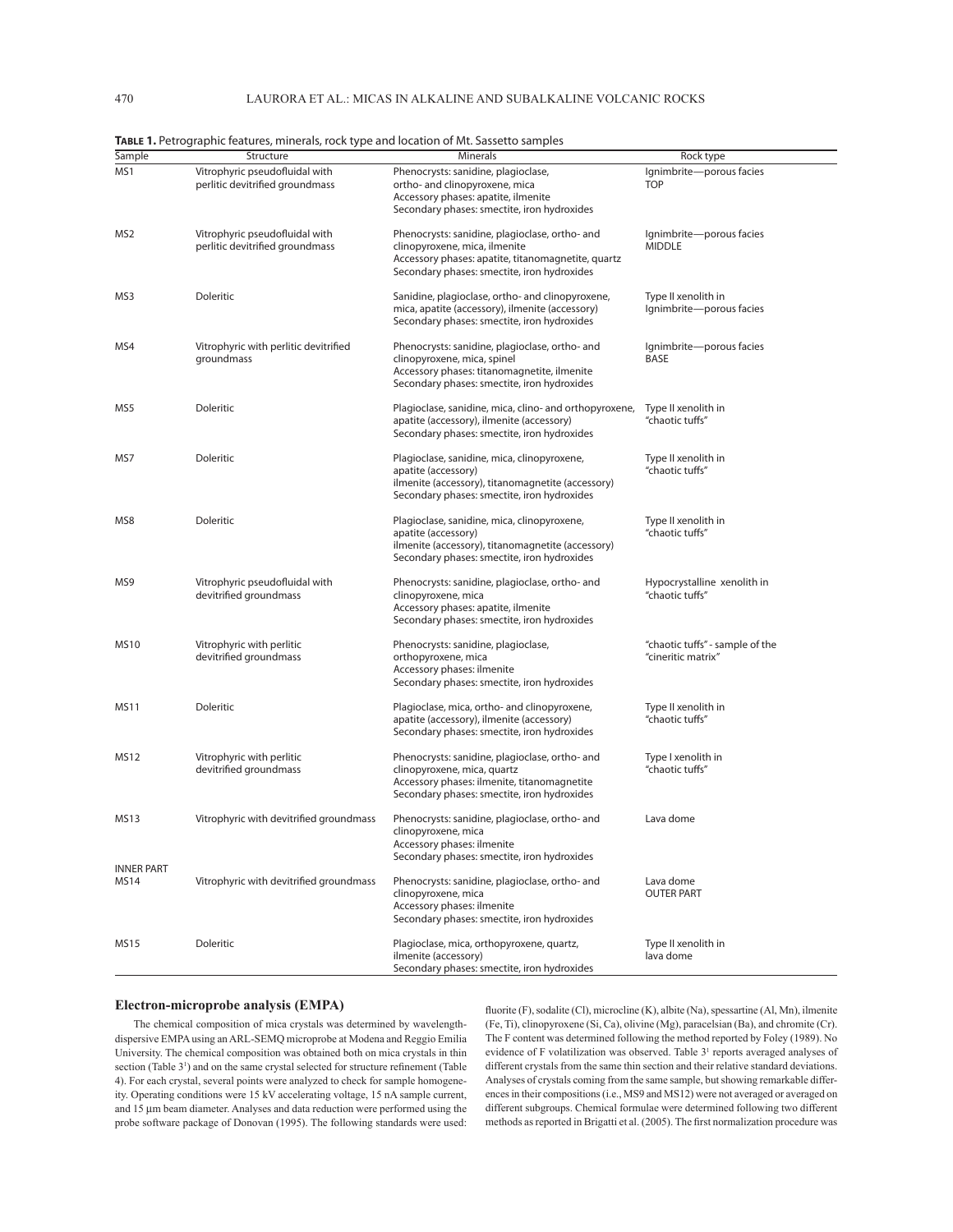|                                   | study                                                                              |                                                                                     |        |                  |                           |               |                             |               |                                    |          |        |                   |             |             |          |                   |
|-----------------------------------|------------------------------------------------------------------------------------|-------------------------------------------------------------------------------------|--------|------------------|---------------------------|---------------|-----------------------------|---------------|------------------------------------|----------|--------|-------------------|-------------|-------------|----------|-------------------|
| Rock type                         |                                                                                    | lgnimbrite                                                                          |        | Type I xenoliths |                           |               |                             |               | Type II xenoliths                  |          |        |                   | Tuffs       |             | Lavas    |                   |
| Sample                            | MS1                                                                                | MS2                                                                                 | MS4    | MS9              | <b>MS12</b>               | MS3(1) MS3(2) |                             | MS5           | MS7                                | MS8(1)   | MS8(2) | <b>MS11</b>       | <b>MS10</b> | <b>MS13</b> | MS14(1)  | MS14(2)           |
|                                   |                                                                                    |                                                                                     |        |                  |                           |               |                             |               | Chemical composition (oxide wt%)   |          |        |                   |             |             |          |                   |
| SiO <sub>2</sub>                  | 36.04                                                                              | 36.65                                                                               | 36.69  | 35.94            | 36.97                     | 35.75         | 36.04                       | 34.41         | 34.46                              | 34.63    | 34.93  | 36.94             | 36.61       | 36.41       | 36.38    | 37.43             |
| TiO <sub>2</sub>                  | 5.24                                                                               | 4.87                                                                                | 5.29   | 3.01             | 5.22                      | 4.68          | 4.49                        | 3.50          | 3.98                               | 2.91     | 2.99   | 5.46              | 5.21        | 5.38        | 5.60     | 5.53              |
| AI <sub>2</sub> O <sub>3</sub>    | 13.53                                                                              | 12.88                                                                               | 12.81  | 15.22            | 12.70                     | 14.10         | 14.22                       | 15.52         | 14.52                              | 14.92    | 14.69  | 12.60             | 12.83       | 12.97       | 13.12    | 12.94             |
| Fe <sub>2</sub> O <sub>3</sub>    | 0.00                                                                               | 0.00                                                                                | 0.00   | 0.00             | 0.00                      | 0.00          | 0.00                        | 0.00          | 12.47                              | 11.77    | 11.97  | 0.00              | 0.00        | 0.00        | 0.00     | 0.00              |
| Cr <sub>2</sub> O <sub>3</sub>    | 0.08                                                                               | 0.07                                                                                | 0.10   | 0.01             | 0.05                      | 0.00          | 0.00                        | 0.01          | 0.02                               | 0.01     | 0.01   | 0.08              | 0.07        | 0.06        | 0.03     | 0.06              |
| FeO                               | 16.55                                                                              | 17.31                                                                               | 16.85  | 18.12            | 16.56                     | 17.32         | 16.95                       | 17.26         | 10.00                              | 10.13    | 10.11  | 16.76             | 17.43       | 16.56       | 16.73    | 16.51             |
| MnO                               | 0.08                                                                               | 0.11                                                                                | 0.02   | 0.17             | 0.09                      | 0.17          | 0.20                        | 0.14          | 0.29                               | 0.16     | 0.25   | 0.08              | 0.08        | 0.05        | 0.02     | 0.04              |
| MgO                               | 12.73                                                                              | 12.61                                                                               | 12.70  | 11.52            | 12.87                     | 12.35         | 12.45                       | 12.51         | 8.76                               | 9.50     | 9.45   | 13.08             | 12.64       | 12.95       | 12.62    | 12.34             |
| CaO                               | 0.08                                                                               | 0.05                                                                                | 0.09   | 0.05             | 0.04                      | 0.05          | 0.01                        | 0.07          | 0.14                               | 0.07     | 0.15   | 0.09              | 0.01        | 0.02        | 0.09     | 0.11              |
| BaO                               | 0.00                                                                               | 0.00                                                                                | 0.00   | 0.21             | 0.07                      | 0.00          | 0.00                        | 0.36          | 0.40                               | 0.28     | 0.32   | 0.00              | 0.00        | 0.00        | 0.00     | 0.01              |
| Na <sub>2</sub> O                 | 0.41                                                                               | 0.41                                                                                | 0.48   | 0.36             | 0.44                      | 0.44          | 0.40                        | 0.43          | 0.45                               | 0.47     | 0.47   | 0.42              | 0.38        | 0.46        | 0.42     | 0.39              |
| $K_2O$                            | 9.28                                                                               | 8.73                                                                                | 8.93   | 9.00             | 9.32                      | 9.44          | 9.30                        | 9.17          | 8.76                               | 9.10     | 9.03   | 9.22              | 9.40        | 9.27        | 9.33     | 9.26              |
| F.                                | 1.63                                                                               | 1.97                                                                                | 1.85   | 1.82             | 1.48                      | 1.20          | 1.33                        | 1.18          | 1.83                               | 1.45     | 1.03   | 1.21              | 0.94        | 1.87        | 1.50     | 1.45              |
| CI                                | 0.01                                                                               | 0.00                                                                                | 0.02   | 0.05             | 0.02                      | 0.02          | 0.02                        | 0.02          | 0.00                               | 0.00     | 0.00   | 0.00              | 0.00        | 0.01        | 0.01     | 0.01              |
| H <sub>2</sub> O                  | 4.34                                                                               | 4.35                                                                                | 4.15   | 4.45             | 4.20                      | 4.50          | 4.50                        | 5.40          | 3.90                               | 4.60     | 4.60   | 4.05              | 4.40        | 4.00        | 4.20     | 3.95              |
| Sum                               | 99.99                                                                              | 100.01                                                                              | 99.98  | 99.93 100.03     |                           | 100.02        | 99.91                       | 99.97         | 99.97                              | 100.00   | 100.00 | 99.99             | 100.01      | 100.01      | 100.05   | 100.03            |
|                                   | Unit-cell content recalculated on the basis of $O_{12-(x+y+z)}(OH)_{x}F_{v}Cl_{z}$ |                                                                                     |        |                  |                           |               |                             |               |                                    |          |        |                   |             |             |          |                   |
| ™Si                               | 2.825                                                                              | 2.870                                                                               | 2.873  | 2.831            | 2.896                     | 2.815         | 2.830                       | 2.715         | 2.719                              | 2.725    | 2.750  | 2.895             | 2.881       | 2.853       | 2.852    | 2.923             |
| ™Al                               | 1.175                                                                              | 1.130                                                                               | 1.127  | 1.169            | 1.104                     | 1.185         | 1.170                       | 1.285         | 1.281                              | 1.275    | 1.250  | 1.105             | 1.119       | 1.147       | 1.148    | 1.077             |
| Sum                               | 4.000                                                                              | 4.000                                                                               | 4.000  | 4.000            | 4.000                     | 4.000         | 4.000                       | 4.000         | 4.000                              | 4.000    | 4.000  | 4.000             | 4.000       | 4.000       | 4.000    | 4.000             |
| ™Al                               | 0.075                                                                              | 0.059                                                                               | 0.055  | 0.243            | 0.068                     | 0.123         | 0.146                       | 0.158         | 0.070                              | 0.109    | 0.114  | 0.059             | 0.070       | 0.051       | 0.064    | 0.114             |
| ™iMq                              | 1.487                                                                              | 1.472                                                                               | 1.482  | 1.352            | 1.502                     | 1.449         | 1.457                       | 1.471         | 1.030                              | 1.114    | 1.109  | 1.528             | 1.482       | 1.513       | 1.475    | 1.436             |
| $v$ <sup>i</sup> Fe <sup>3+</sup> | 0.000                                                                              | 0.000                                                                               | 0.000  | 0.000            | 0.000                     | 0.000         | 0.000                       | 0.000         | 0.740                              | 0.697    | 0.709  | 0.000             | 0.000       | 0.000       | 0.000    | 0.000             |
| $v$ iFe <sup>2+</sup>             | 1.085                                                                              | 1.134                                                                               | 1.103  | 1.194            | 1.085                     | 1.140         | 1.113                       | 1.139         | 0.660                              | 0.667    | 0.666  | 1.098             | 1.147       | 1.085       | 1.097    | 1.078             |
| $v$ i $Cr^{3+}$                   | 0.005                                                                              | 0.005                                                                               | 0.006  | 0.001            | 0.003                     | 0.000         | 0.000                       | 0.001         | 0.001                              | 0.000    | 0.001  | 0.005             | 0.005       | 0.004       | 0.002    | 0.004             |
| $v^{i}$ Mn <sup>2+</sup>          | 0.005                                                                              | 0.007                                                                               | 0.001  | 0.011            | 0.006                     | 0.011         | 0.013                       | 0.009         | 0.019                              | 0.011    | 0.017  | 0.005             | 0.005       | 0.003       | 0.001    | 0.003             |
| $v$ i $Ti$ <sup>4+</sup>          | 0.309                                                                              | 0.287                                                                               | 0.311  | 0.178            | 0.307                     | 0.277         | 0.265                       | 0.208         | 0.236                              | 0.172    | 0.177  | 0.322             | 0.308       | 0.317       | 0.330    | 0.325             |
| Sum                               | 2.966                                                                              | 2.963                                                                               | 2.959  | 2.980            | 2.972                     | 3.001         | 2.994                       | 2.985         | 2.757                              | 2.770    | 2.792  | 3.018             | 3.018       | 2.973       | 2.969    | 2.960             |
| <sup>xii</sup> Ca                 | 0.007                                                                              | 0.004                                                                               | 0.008  | 0.004            | 0.003                     | 0.004         | 0.001                       | 0.006         | 0.012                              | 0.006    | 0.012  | 0.008             | 0.001       | 0.002       | 0.008    | 0.009             |
| <sup>xii</sup> Na                 | 0.063                                                                              | 0.062                                                                               | 0.073  | 0.055            | 0.067                     | 0.067         | 0.061                       | 0.066         | 0.069                              | 0.072    | 0.072  | 0.064             | 0.058       | 0.070       | 0.064    | 0.059             |
| ×iiK                              | 0.928                                                                              | 0.872                                                                               | 0.892  | 0.904            | 0.931                     | 0.948         | 0.932                       | 0.923         | 0.882                              | 0.914    | 0.907  | 0.922             | 0.943       | 0.927       | 0.933    | 0.923             |
| <sup>xii</sup> Ba                 | 0.000                                                                              | 0.000                                                                               | 0.000  | 0.006            | 0.002                     | 0.000         | 0.000                       | 0.011         | 0.012                              | 0.009    | 0.010  | 0.000             | 0.000       | 0.000       | 0.000    | 0.000             |
| Sum                               | 0.998                                                                              | 0.939                                                                               | 0.972  | 0.970            | 1.003                     | 1.019         | 0.993                       | 1.006         | 0.975                              | 1.000    | 1.001  | 0.993             | 1.003       | 0.998       | 1.004    | 0.991             |
| F                                 | 0.405                                                                              | 0.488                                                                               | 0.458  | 0.453            | 0.367                     | 0.299         | 0.330                       | 0.294         | 0.457                              | 0.361    | 0.256  | 0.300             | 0.234       | 0.463       | 0.372    | 0.358             |
| Cl                                | 0.001                                                                              | 0.000                                                                               | 0.003  | 0.007            | 0.003                     | 0.003         | 0.003                       | 0.003         | 0.000                              | 0.000    | 0.000  | 0.000             | 0.000       | 0.001       | 0.001    | 0.001             |
| OН                                | 1.135                                                                              | 1.136                                                                               | 1.084  | 1.169            | 1.097                     | 1.182         | 1.178                       | 1.421         | 1.026                              | 1.208    | 1.208  | 1.059             | 1.155       | 1.045       | 1.098    | 1.029             |
| O                                 | 10.459                                                                             | 10.376                                                                              | 10.456 |                  | 10.371 10.534             |               | 10.517 10.489               | 10.282 10.517 |                                    | 10.432   |        | 10.535 10.641     | 10.612      | 10.490      | 10.529   | 10.612            |
| Sum                               | 12.000                                                                             | 12.000                                                                              |        |                  | 12.000 12.000 12.000      |               | 12.000 12.000 12.000 12.000 |               |                                    | 12.000   |        | 12.000 12.000     | 12.000      | 12.000      | 12.000   | 12.000            |
|                                   |                                                                                    |                                                                                     |        |                  |                           |               |                             |               | <b>Mean electron count</b>         |          |        |                   |             |             |          |                   |
| M1 (Xref)                         | 18.2(1)                                                                            | 18.65(2)                                                                            |        |                  | 18.47(8) 18.32(9) 17.9(1) |               |                             |               | 18.78(8) 18.54(7) 17.8(1) 18.05(9) | 16.65(9) |        | 16.62(9)18.7(1)   | 18.43(2)    | 18.7(1)     | 18.36(7) | 18.47(5)          |
| M <sub>2</sub> (Xref)             | 18.1(1)                                                                            | 17.85(3)                                                                            |        |                  | 18.05(8) 18.36(7) 17.9(1) |               |                             |               | 18.26(9) 17.98(7) 18.0(1) 18.95(7) | 18.82(7) |        | 19.09(9) 18.1(1)  | 18.20(4)    | 18.0(1)     |          | 17.95(6) 17.98(4) |
| M1+2M2 54.4                       |                                                                                    | 54.35                                                                               | 54.57  | 55.04 53.7       |                           | 55.30         | 54.50                       | 53.8          | 55.95                              | 54.29    | 54.80  | 54.90             | 54.83       | 54.7        | 54.26    | 54.43             |
| (Xref)                            |                                                                                    |                                                                                     |        |                  |                           |               |                             |               |                                    |          |        |                   |             |             |          |                   |
| $M1+2M2$                          | 54.1                                                                               | 54.50                                                                               | 54.22  | 54.65            | 54.1                      | 55.02         | 54.48                       | 54.1          | 55.4                               | 54.3     | 54.9   | 55.0              | 55.5        | 54.2        | 54.4     | 54.1              |
| (EMPA)                            |                                                                                    |                                                                                     |        |                  |                           |               |                             |               |                                    |          |        |                   |             |             |          |                   |
| A(Xref)                           |                                                                                    | 18.29(9) 17.53(2)                                                                   |        |                  | 18.18(8) 18.49(9) 18.6(1) |               |                             |               | 18.70(9) 18.48(7) 19.0(1) 18.69(9) | 18.62(9) |        | $18.7(1)$ 18.2(1) | 18.56(4)    | 18.4(1)     | 18.1(1)  | 18.13(6)          |
| A(EMPA)                           | 18.46                                                                              | 17.34                                                                               |        | 17.90 18.23      | 18.61                     | 18.84         | 18.39                       | 19.00         | 18.44                              | 18.75    | 18.82  | 18.37             | 18.59       | 18.41       | 18.58    | 18.38             |
|                                   |                                                                                    | Notes: Xref = single-crystal X-ray refinement; EMPA = electron microprobe analysis. |        |                  |                           |               |                             |               |                                    |          |        |                   |             |             |          |                   |

TABLE 4. Major element analyses (oxide wt%) and chemical formulae (apfu) of Mt. Sassetto mica crystals used in single-crystal X-ray diffraction

applied to crystals on thin sections (Table 3<sup>1</sup>), the second one was applied to crystals selected for single-crystal X-ray diffraction (XRD) study (Table 4).

#### **X-ray-diffraction data**

Mica crystals selected for structural investigation, were mounted on a Bruker X8-Apex fully automated four-circle diffractometer with Kappa geometry, ceramic X-ray tube KFF-Mo-2k-90 Fine Focus, and APEX 4K CCD area detector. An automatic data collection strategy was defined using the APEX2 software. The SMART package was used for unit-cell determination and for X-ray data collection. Redundant data were collected for an approximate sphere of reciprocal space and were integrated and corrected for background and Lorentz-polarization factors using the Bruker program SAINT+ (Bruker 1999a). The Bruker SADABS (Bruker 1999b) package was used to make the semi-empirical absorption correction. The crystal structure was refined using the SHELX-97 package of programs (Sheldrick 1997).

The unit-cell parameters of the measured micas and information related to Xray data collection are reported in Table 5. Structure refinements were performed following the assumptions previously adopted by Brigatti et al. (2005) for ferroan phlogopite. Atomic-position parameters from Brigatti et al. (2005) were assumed as initial values to refine the  $1M$  and  $2M<sub>1</sub>$  polytypes. Appropriate neutral scattering factors were used for both cationic and anionic positions. In the final cycles, anisotropic displacement parameters were refined for all atoms. Table 4 reports octahedral and interlayer mean electron counts (m.e.c.) from crystal-structure refinements and, for comparison, from electron microprobe measurements. Final refinements yielded the  $R(F)$  values reported in Table 5. The final calculated difference electron density maps did not reveal significant excesses in electron density above background. Tables 6a and 6b list relevant cation-anion bond lengths for 1*M* and 2*M*1 polytypes, respectively, and Table 7 presents selected geometrical parameters obtained from structure refinements. Atom coordinates and equivalent isotropic and anisotropic displacement factors are reported in Table 8<sup>1</sup>. Site occupancies derived by combining data from chemical analysis and from crystal-structure refinement are reported in Table 9<sup>1</sup>.

#### **RESULTS AND DISCUSSION**

## **Petrographic features**

Tuffs ("cineritic matrix"), Type I xenoliths, and ignimbrites from Mt. Sassetto vary in texture from porphyritic to vitrophyric pseudo-fluidal (Fig. 2a). A typical assemblage is constituted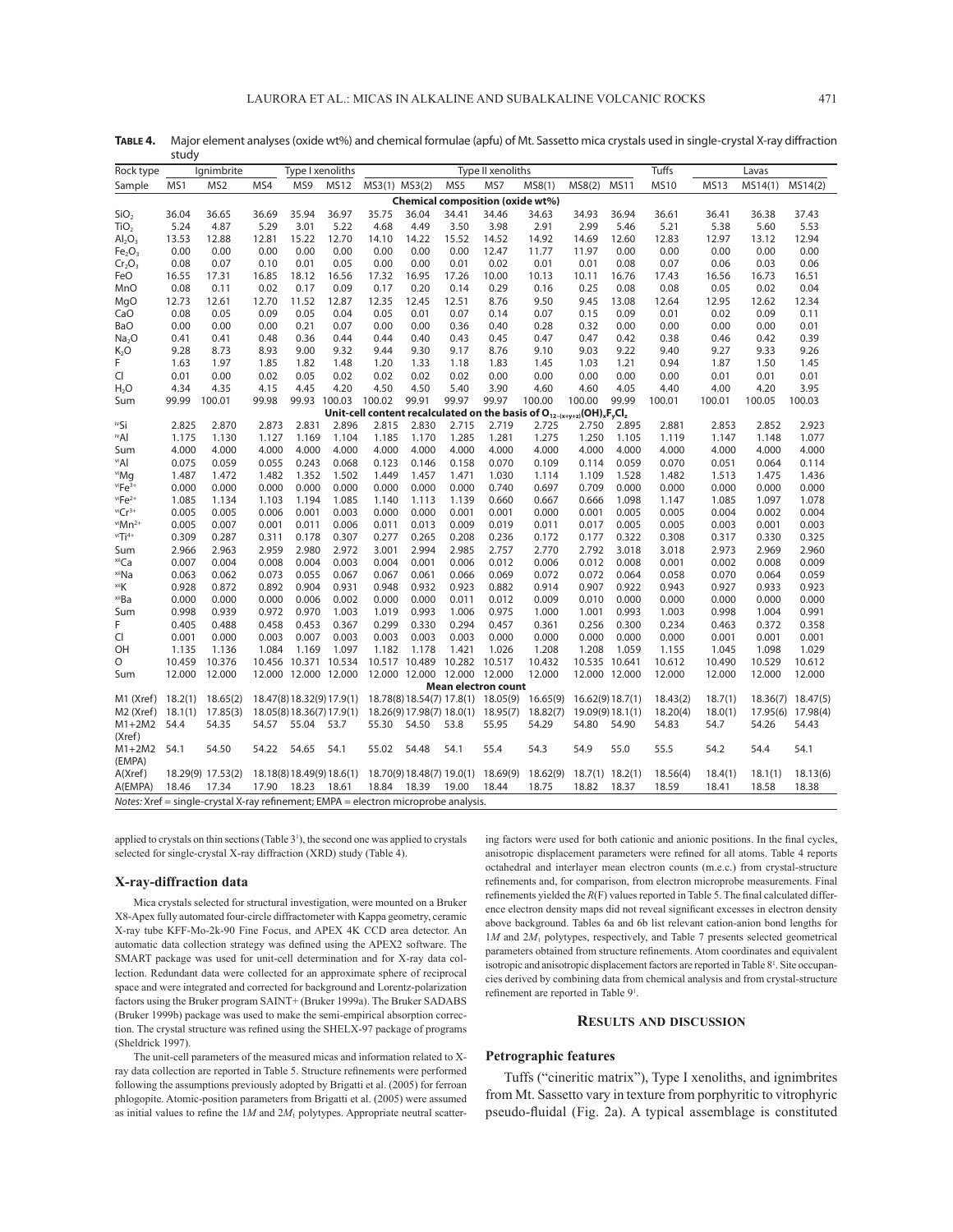| Sample            | Polytype | Space<br>group | $N_{\text{unique}}$ | $R_{int}$ (%) | $R_F (%)$ | Goodness<br>of fit | $\theta_{\min}$ (°) | $\theta_{\text{max}}$ (°) | a (Å)     | $b(\AA)$  | $c(\AA)$   | $\beta$ (°) | $V(\AA_3)$ |
|-------------------|----------|----------------|---------------------|---------------|-----------|--------------------|---------------------|---------------------------|-----------|-----------|------------|-------------|------------|
| Ignimbrite        |          |                |                     |               |           |                    |                     |                           |           |           |            |             |            |
| MS1               | $2M_1$   | C2/c           | 997                 | 2.73          | 2.64      | 0.970              | 4.41                | 26.27                     | 5.3332(3) | 9.2376(5) | 20.069(1)  | 95.125(2)   | 984.78(9)  |
| MS <sub>2</sub>   | 1M       | C2/m           | 1112                | 2.97          | 2.84      | 0.983              | 4.08                | 34.54                     | 5.3369(4) | 9.2423(6) | 10.1618(7) | 100.222(2)  | 493.28(6)  |
| MS4               | $2M_1$   | C2/c           | 1471                | 2.72          | 3.212     | 0.891              | 4.07                | 30.98                     | 5.3368(3) | 9.2377(6) | 20.086(1)  | 95.128(4)   | 986.3(1)   |
| Type I xenoliths  |          |                |                     |               |           |                    |                     |                           |           |           |            |             |            |
| MS9               | 1M       | C2/m           | 1103                | 3.80          | 3.42      | 0.998              | 4.06                | 34.67                     | 5.3304(2) | 9.2277(4) | 10.1918(4) | 100.051(2)  | 493.61(3)  |
| <b>MS12</b>       | 1M       | C2/m           | 660                 | 2.78          | 2.63      | 0.888              | 4.08                | 28.58                     | 5.333(1)  | 9.244(2)  | 10.152(3)  | 100.164(7)  | 492.6(2)   |
| Type II xenoliths |          |                |                     |               |           |                    |                     |                           |           |           |            |             |            |
| MS3(1)            | 1M       | C2/m           | 1167                | 3.20          | 2.99      | 0.962              | 4.06                | 35.39                     | 5.3402(2) | 9.2461(3) | 10.1866(3) | 100.138(2)  | 495.12(3)  |
| MS3(2)            | 1M       | C2/m           | 1080                | 1.80          | 2.43      | 0.980              | 4.41                | 34.21                     | 5.3403(1) | 9.2485(3) | 10.1867(3) | 100.132(2)  | 495.27(2)  |
| MS5               | 1M       | C2/m           | 582                 | 4.30          | 2.59      | 1.003              | 4.07                | 27.20                     | 5.3314(3) | 9.2290(6) | 10.1801(6) | 100.051(4)  | 493.21(5)  |
| MS7               | 1M       | C2/m           | 588                 | 3.66          | 2.76      | 0.909              | 4.43                | 27.51                     | 5.3207(1) | 9.2099(2) | 10.1034(3) | 99.959(2)   | 487.64(2)  |
| MS8(1)            | 1M       | C2/m           | 586                 | 2.75          | 2.16      | 1.036              | 4.09                | 27.42                     | 5.3216(4) | 9.2114(7) | 10.1060(7) | 99.949(2)   | 487.94(6)  |
| MS8(2)            | 1M       | C2/m           | 579                 | 2.26          | 2.64      | 1.073              | 4.10                | 27.19                     | 5.3213(2) | 9.2034(4) | 10.1048(3) | 99.954(2)   | 487.42(3)  |
| <b>MS11</b>       | 1M       | C2/m           | 583                 | 2.11          | 1.8       | 1.113              | 4.07                | 27.35                     | 5.3420(1) | 9.2461(2) | 10.1635(2) | 100.219(1)  | 494.04(2)  |
| Tuffs             |          |                |                     |               |           |                    |                     |                           |           |           |            |             |            |
| <b>MS10</b>       | 1M       | C2/m           | 1174                | 2.36          | 2.52      | 1.014              | 4.07                | 35.45                     | 5.3408(1) | 9.2497(2) | 10.1633(3) | 100.205(2)  | 494.13(2)  |
| Lavas             |          |                |                     |               |           |                    |                     |                           |           |           |            |             |            |
| <b>MS13</b>       | 1M       | C2/m           | 575                 | 4.15          | 3.07      | 1.076              | 4.07                | 27.46                     | 5.3399(4) | 9.2483(4) | 10.1688(7) | 100.217(3)  | 494.22(5)  |
| MS14(1)           | $2M_1$   | C2/c           | 1463                | 4.43          | 3.27      | 0.892              | 2.04                | 30.44                     | 5.3341(4) | 9.2403(7) | 20.085(2)  | 95.151(2)   | 986.0(1)   |
| MS14(2)           | $2M_1$   | C2/c           | 2817                | 3.07          | 3.37      | 1.029              | 4.07                | 38.71                     | 5.3449(3) | 9.2375(5) | 20.095(1)  | 95.143(4)   | 988.1(1)   |

**TABLE 5.** Unit-cell parameters and information related to X-ray data collection of Mt. Sassetto micas

**TABLE 6A.** Relevant cation-anion bond lengths of refined Mt. Sassetto 1M micas

| Rock type                                | lgnimbrite      | Type I xenoliths |             |           | Type II xenoliths |          |          |           |           |             |             | Lava        |
|------------------------------------------|-----------------|------------------|-------------|-----------|-------------------|----------|----------|-----------|-----------|-------------|-------------|-------------|
| Sample                                   | MS <sub>2</sub> | MS9              | <b>MS12</b> | MS3(1)    | MS3(2)            | MS5      | MS7      | MS8(1)    | MS8(2)    | <b>MS11</b> | <b>MS10</b> | <b>MS13</b> |
| Tetrahedron                              |                 |                  |             |           |                   |          |          |           |           |             |             |             |
| T-01                                     | 1.652(1)        | 1.654(1)         | 1.650(2)    | 1.653(1)  | 1.6567(8)         | 1.658(2) | 1.648(2) | 1.651(2)  | 1.650(2)  | 1.653(1)    | 1.6521(9)   | 1.649(2)    |
| $T-O1'$                                  | 1.650(1)        | 1.658(1)         | 1.652(2)    | 1.657(1)  | 1.6567(9)         | 1.659(2) | 1.646(2) | 1.647(2)  | 1.647(2)  | 1.653(1)    | 1.654(1)    | 1.655(2)    |
| $T-O2$                                   | 1.6508(7)       | 1.6551(8)        | 1.6511(9)   | 1.6551(7) | 1.6560(5)         | 1.656(1) | 1.649(1) | 1.6483(9) | 1.6468(9) | 1.6523(6)   | 1.6533(5)   | 1.652(1)    |
| $T-O3$                                   | 1.664(1)        | 1.670(1)         | 1.668(2)    | 1.666(1)  | 1.670(1)          | 1.669(2) | 1.686(2) | 1.684(2)  | 1.683(2)  | 1.667(1)    | 1.668(1)    | 1.666(2)    |
| $\langle T-O \rangle$                    | 1.654           | 1.659            | 1.655       | 1.658     | 1.660             | 1.661    | 1.657    | 1.658     | 1.657     | 1.656       | 1.657       | 1.656       |
| Octahedron (M1)                          |                 |                  |             |           |                   |          |          |           |           |             |             |             |
| $M1-O3 (×4)$                             | 2.109(1)        | 2.100(1)         | 2.108(2)    | 2.105(1)  | 2.1034(8)         | 2.098(2) | 2.099(2) | 2.095(1)  | 2.098(1)  | 2.1095(9)   | 2.1103(8)   | 2.109(2)    |
| $M1-O4 (×2)$                             | 2.054(2)        | 2.042(2)         | 2.046(2)    | 2.054(2)  | 2.053(1)          | 2.044(3) | 2.001(3) | 2.001(2)  | 2.006(2)  | 2.057(1)    | 2.055(1)    | 2.059(3)    |
| $\langle M1-O \rangle$                   | 2.091           | 2.081            | 2.087       | 2.088     | 2.087             | 2.080    | 2.066    | 2.064     | 2.067     | 2.092       | 2.092       | 2.092       |
| Octahedron (M2)                          |                 |                  |             |           |                   |          |          |           |           |             |             |             |
| $M2-O3 (×2)$                             | 2.085(1)        | 2.087(1)         | 2.081(2)    | 2.088(1)  | 2.0855(9)         | 2.086(2) | 2.090(2) | 2.093(2)  | 2.091(2)  | 2.086(1)    | 2.0858(9)   | 2.086(2)    |
| $M2-O3'(x2)$                             | 2.113(1)        | 2.109(1)         | 2.117(1)    | 2.110(1)  | 2.1088(8)         | 2.107(2) | 2.129(2) | 2.134(1)  | 2.128(1)  | 2.116(1)    | 2.1169(8)   | 2.113(2)    |
| $M2-O4 (×2)$                             | 2.001(1)        | 2.005(1)         | 1.995(1)    | 2.016(1)  | 2.0119(8)         | 2.009(2) | 1.946(2) | 1.946(1)  | 1.949(1)  | 2.000(1)    | 2.0015(8)   | 2.007(2)    |
| $\langle M2-O \rangle$                   | 2.066           | 2.067            | 2.064       | 2.071     | 2.069             | 2.067    | 2.056    | 2.058     | 2.053     | 2.067       | 2.068       | 2.067       |
| Interlayer cation                        |                 |                  |             |           |                   |          |          |           |           |             |             |             |
| A-O1 $(x4)$                              | 3.022(1)        | 2.963(1)         | 3.014(2)    | 2.994(1)  | 2.9853(9)         | 2.949(2) | 2.953(2) | 2.953(2)  | 2.950(2)  | 3.012(1)    | 3.011(1)    | 3.022(2)    |
| $A-O2 (×2)$                              | 3.018(2)        | 2.970(2)         | 3.016(2)    | 2.995(2)  | 2.989(1)          | 2.957(3) | 2.964(3) | 2.962(2)  | 2.962(2)  | 3.014(2)    | 3.012(1)    | 3.025(3)    |
| $A-O1' (×4)$                             | 3.267(1)        | 3.341(2)         | 3.268(2)    | 3.311(1)  | 3.319(1)          | 3.353(2) | 3.296(2) | 3.298(2)  | 3.295(2)  | 3.276(1)    | 3.277(1)    | 3.271(2)    |
| $A-O2'(x2)$                              | 3.291(2)        | 3.358(2)         | 3.288(2)    | 3.327(2)  | 3.334(1)          | 3.367(3) | 3.313(3) | 3.322(2)  | 3.319(2)  | 3.297(2)    | 3.297(1)    | 3.288(3)    |
| $\langle A-O \rangle_{inner}$            | 3.021           | 2.965            | 3.015       | 2.994     | 2.987             | 2.952    | 2.957    | 2.956     | 2.953     | 3.013       | 3.011       | 3.023       |
| $\langle$ A-O $\rangle$ <sub>outer</sub> | 3.275           | 3.347            | 3.275       | 3.316     | 3.324             | 3.358    | 3.302    | 3.306     | 3.304     | 3.283       | 3.284       | 3.277       |

by phenocrysts of plagioclase, sanidine, biotite, ortho- and clinopyroxene, and subordinate quartz. Devitrified glass in the groundmass, grayish to yellowish-brown in color, shows low transparency. Sanidine, plagioclase, and subordinate ilmenite, rutile, apatite, and zircon are present in the groundmass as microlites. The presence of secondary mineral species, such as smectite and Fe-hydroxides, was revealed during SEM-EDS observations, and confirmed via Gandolfi X-ray analysis.

Lavas, mainly vitrophyric in texture (Fig. 2b), show the same assemblage as tuffs, ignimbrites, and Type I xenoliths. Also in this case, primary glass in the groundmass is nearly absent due to devitrification. A doleritic texture is common in Type II xenoliths (Fig. 2c), showing plagioclase, sanidine, biotite (euhedral), clinoand orthopyroxene (subhedral) as major phases, and ilmenite, apatite, titanomagnetite, and quartz as minor ones.

The trioctahedral mica crystals from Mt. Sassetto can be

divided into two main groups, according to their euhedral vs. anhedral habit. Euhedral crystals, present only in Type II xenoliths (MS3, MS5, MS7, MS8, MS11, and MS15), are up to 300 μm long and 50 μm thick, and all show brown to pale-greenish-brown pleochroism, with the exception of micas from samples MS7 and MS8, which are reddish brown. Anhedral mica crystals occur in tuffs and ignimbrites (MS1, MS2, MS4, and MS10), in lavas (MS13 and MS14), and in Type I xenoliths (MS9 and MS12). They all show similar petrographic features, being up to 1 mm long and 0.5 mm thick, pleochroism from brown to pale greenish brown, a commonly deformed shape and corroded rims.

## **Whole-rock composition**

Major-and-trace element contents are reported in Table 2<sup>1</sup>. According to the Irvine and Baragar (1971) classification, all Type II xenoliths but MS5 are alkaline, whereas the other studied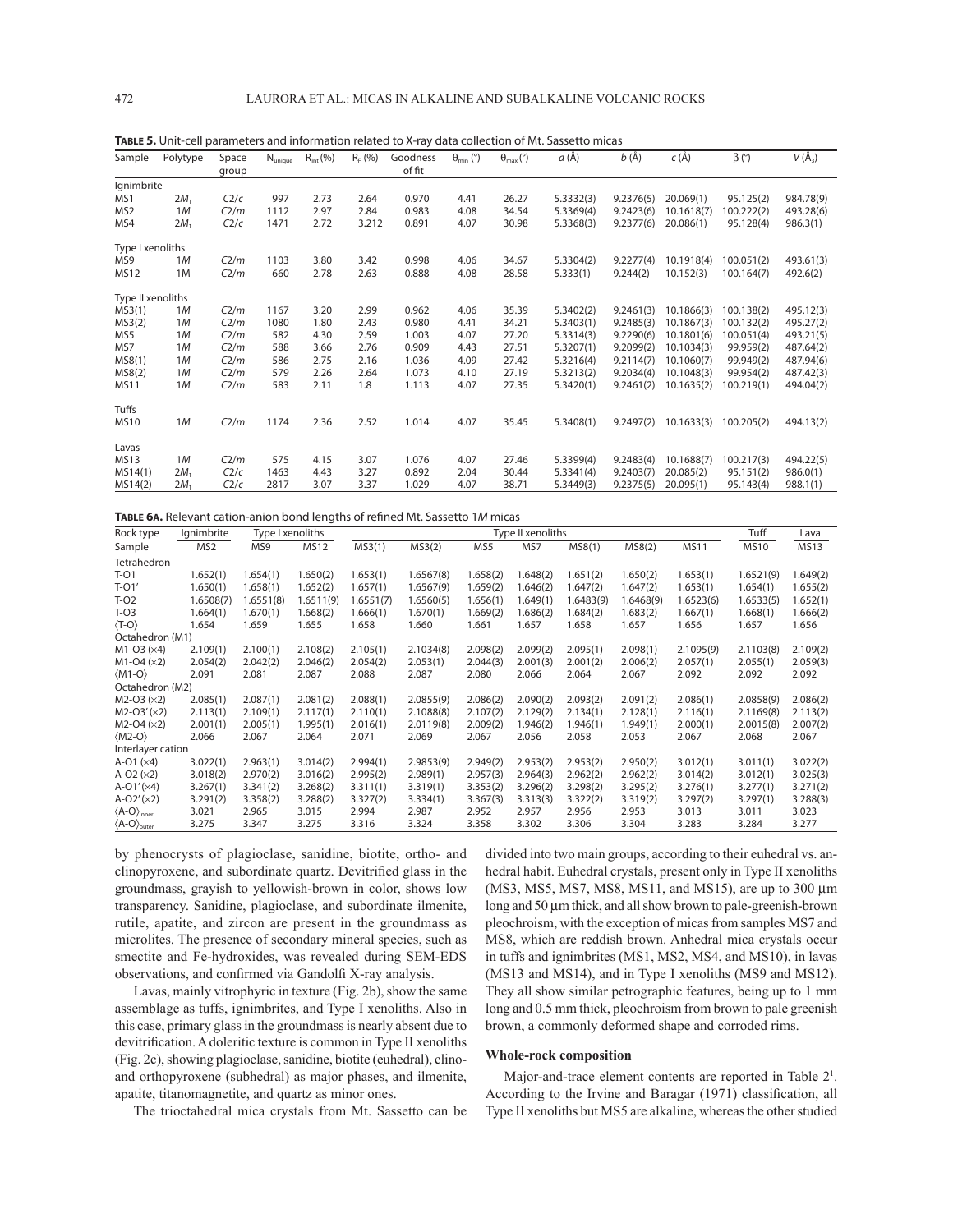| $2M_1$ micas                  |            |          |          |          |  |  |  |  |  |  |  |
|-------------------------------|------------|----------|----------|----------|--|--|--|--|--|--|--|
| Rock type                     | Ignimbrite |          | Lavas    |          |  |  |  |  |  |  |  |
| Sample                        | MS1        | MS4      | MS14(1)  | MS14(2)  |  |  |  |  |  |  |  |
| Tetrahedron (T1)              |            |          |          |          |  |  |  |  |  |  |  |
| T1-011                        | 1.652(2)   | 1.651(2) | 1.654(2) | 1.653(1) |  |  |  |  |  |  |  |
| $T1-021$                      | 1.651(2)   | 1.652(2) | 1.649(2) | 1.655(1) |  |  |  |  |  |  |  |
| T1-022                        | 1.649(2)   | 1.656(2) | 1.654(2) | 1.651(1) |  |  |  |  |  |  |  |
| $T1-O31$                      | 1.668(2)   | 1.669(2) | 1.664(2) | 1.665(1) |  |  |  |  |  |  |  |
| $\langle T1 - O \rangle$      | 1.655      | 1.657    | 1.655    | 1.656    |  |  |  |  |  |  |  |
| Tetrahedron (T2)              |            |          |          |          |  |  |  |  |  |  |  |
| T <sub>2</sub> -011           | 1.649(2)   | 1.654(2) | 1.647(2) | 1.653(1) |  |  |  |  |  |  |  |
| T2-O21                        | 1.649(2)   | 1.650(2) | 1.651(2) | 1.651(1) |  |  |  |  |  |  |  |
| T2-O22                        | 1.650(2)   | 1.647(2) | 1.644(2) | 1.651(1) |  |  |  |  |  |  |  |
| T2-032                        | 1.665(2)   | 1.662(2) | 1.660(2) | 1.664(1) |  |  |  |  |  |  |  |
| $\langle$ T2-O $\rangle$      | 1.653      | 1.653    | 1.651    | 1.655    |  |  |  |  |  |  |  |
| Octahedron (M1)               |            |          |          |          |  |  |  |  |  |  |  |
| $M1-O31 (×2)$                 | 2.109(2)   | 2.110(2) | 2.108(2) | 2.113(1) |  |  |  |  |  |  |  |
| $M1-O32 (×2)$                 | 2.109(2)   | 2.115(2) | 2.114(3) | 2.113(1) |  |  |  |  |  |  |  |
| $M1-O4 (×2)$                  | 2.051(2)   | 2.046(2) | 2.053(3) | 2.053(1) |  |  |  |  |  |  |  |
| $\langle M1-O \rangle$        | 2.090      | 2.090    | 2.092    | 2.093    |  |  |  |  |  |  |  |
| Octahedron (M2)               |            |          |          |          |  |  |  |  |  |  |  |
| M2-O31                        | 2.081(2)   | 2.078(2) | 2.080(3) | 2.083(1) |  |  |  |  |  |  |  |
| M2-O31'                       | 2.116(2)   | 2.120(2) | 2.118(3) | 2.118(1) |  |  |  |  |  |  |  |
| M2-032                        | 2.081(2)   | 2.082(2) | 2.082(3) | 2.084(1) |  |  |  |  |  |  |  |
| M2-O32'                       | 2.117(2)   | 2.121(2) | 2.120(2) | 2.118(1) |  |  |  |  |  |  |  |
| M2-04                         | 1.995(2)   | 1.992(2) | 1.997(2) | 1.998(1) |  |  |  |  |  |  |  |
| M2-O4'                        | 1.995(2)   | 1.993(2) | 2.005(3) | 2.001(1) |  |  |  |  |  |  |  |
| $\langle M2-O \rangle$        | 2.065      | 2.064    | 2.067    | 2.067    |  |  |  |  |  |  |  |
| Interlayer cation             |            |          |          |          |  |  |  |  |  |  |  |
| $A-O11 (×2)$                  | 3.016(2)   | 3.015(2) | 3.020(2) | 3.020(1) |  |  |  |  |  |  |  |
| $A-O11'(x2)$                  | 3.289(2)   | 3.289(2) | 3.291(2) | 3.289(1) |  |  |  |  |  |  |  |
| $A-O21 (×2)$                  | 3.012(2)   | 3.016(2) | 3.017(2) | 3.018(1) |  |  |  |  |  |  |  |
| $A-O21' (x2)$                 | 3.270(2)   | 3.267(2) | 3.270(3) | 3.268(1) |  |  |  |  |  |  |  |
| $A-O22 (×2)$                  | 3.012(2)   | 3.018(2) | 3.021(2) | 3.021(1) |  |  |  |  |  |  |  |
| $A-O22'(x2)$                  | 3.271(2)   | 3.266(2) | 3.272(2) | 3.274(1) |  |  |  |  |  |  |  |
| $\langle A-O \rangle$ inner   | 3.013      | 3.016    | 3.019    | 3.020    |  |  |  |  |  |  |  |
| $\langle A-O \rangle_{outer}$ | 3.277      | 3.276    | 3.278    | 3.277    |  |  |  |  |  |  |  |

TABLE 6B. Relevant cation-anion bond lengths of refined Mt. Sassetto

samples are subalkaline (Fig. 3). Following TAS classification (Le Bas et al. 1992), the MS1 ignimbrite is an andesite lying at the boundary with the trachyandesite field. The other two ignimbrite (MS2 and MS4) and lava samples are trachydacites. Type I xenolith MS12 is an andesite, and, in terms of total alkali and  $SiO<sub>2</sub>$  content, it is very similar to ignimbrites MS2 and MS4. Type II xenolith MS5 is a basalt lying at the boundary with basaltic-andesite, whereas MS11 is a basaltic-trachyandesite. MS7 and MS8 are basaltic-trachyandesites lying next to the boundary with the trachyandesite field and, finally, MS3 is a trachyandesite. Whole-rock data from De Rita et al. (1997), reported in Figure 3 for comparison, are consistent with the data presented here.

Type II xenoliths MS7 and MS8 contain the highest amounts of the light rare-earth elements (LREE) and Y. The LREE and Y contents of other Type II xenoliths, Type I xenoliths, ignimbrites, and lavas are much lower and not significantly variable. Samples MS7 and MS8 are also the highest in Zr and Sr. Type II xenolith MS3 is the richest in Ba. Type II xenoliths MS11, MS3, and MS5 show significant S, Ni, Cr, Zn, and Cu contents, thus suggesting the occurrence of trace mineral phases such as sulfides and/or heavy metal hydroxides.

## **Mica chemistry**

The mica crystals from Mt. Sassetto range in composition from ferroan phlogopite to magnesian annite (Fig. 4a, Table 3<sup>1</sup>). The mean value of Mg/(Mg + Fe<sub>tot</sub>,  $X_{\text{Mg}}$ ) is nearly constant in micas from tuffs, lava domes, and ignimbrites. Variable  $Mg/(Mg + Fe<sub>tot</sub>)$  values characterize micas from Type I and



**FIGURE 2.** Photomicrographs of the three different textures recognized in the Mt. Sassetto volcanic rocks: (**a**) vitrophyric pseudofluidal (ignimbrite sample MS2, plane-polarized light); (b) vitrophyric (lava sample MS13, plane-polarized light); (**c**) doleritic (Type II xenolith MS8, plane-polarized light). Thickness of the thin section  $= 40 \mu m$ .

Type II xenoliths.

Tetrahedral Al content ranges from 1.165 to 1.320 apfu. The total Al content ( $[IV]$ Al +  $[VI]$ Al) mean is the highest in micas from Type I and Type II xenoliths. The Ti content ranges from 0.121 to 0.321 apfu; it is highly variable in micas from xenoliths, where it covers the full range.

Potassium content ranges from 0.860 to 0.933 apfu, and the Na content is restricted in range and low (values similar in all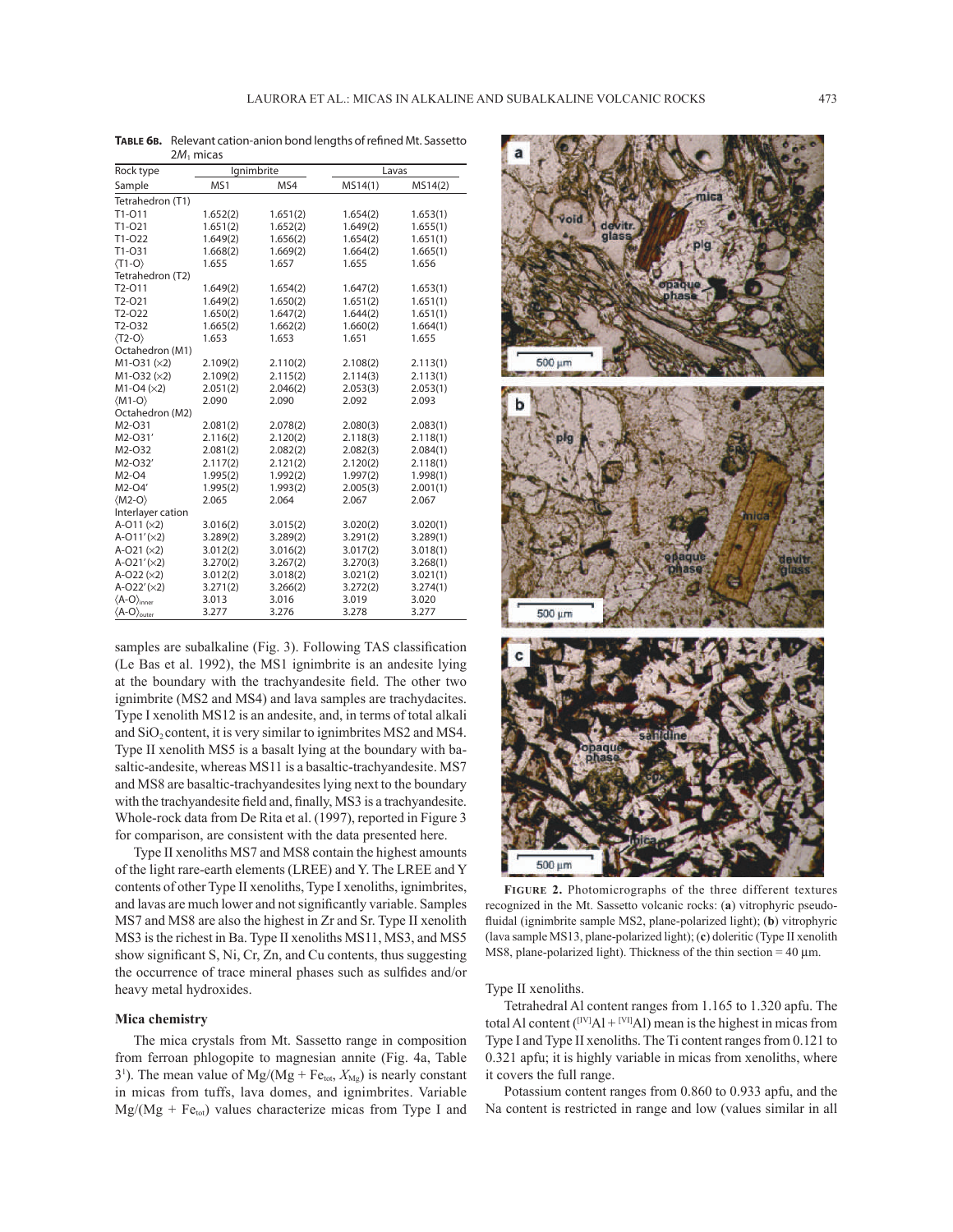| Rock type                                               |        | lanimbrite      |                 |        | Type I xenoliths |        |        |        | Type II xenoliths |        |             |             | Tuff        |             | Lavas           |                 |
|---------------------------------------------------------|--------|-----------------|-----------------|--------|------------------|--------|--------|--------|-------------------|--------|-------------|-------------|-------------|-------------|-----------------|-----------------|
| Polytype                                                | $2M_1$ | 1 M             | 2M <sub>1</sub> | 1M     | 1M               | 1M     | 1M     | 1M     | 1M                | 1M     | 1M          | 1M          | 1M          | 1M          | 2M <sub>1</sub> | 2M <sub>1</sub> |
| Sample                                                  | MS1    | MS <sub>2</sub> | MS4             | MS9    | <b>MS12</b>      | MS3(1) | MS3(2) | MS5    | MS7               | MS8(1) | MS8(2)      | <b>MS11</b> | <b>MS10</b> | <b>MS13</b> |                 | MS14(1) MS14(2) |
| Parameters describing the tetrahedron                   |        |                 |                 |        |                  |        |        |        |                   |        |             |             |             |             |                 |                 |
| $\alpha$ (°)                                            | 5.75   | 5.57            | 5.65            | 8.35   | 5.69             | 7.03   | 7.38   | 8.88   | 7.52              | 7.65   | 7.62        | 5.89        | 5.94        | 5.55        | 5.66            | 5.62            |
| $\Delta z$ (Å)                                          | 0.028  | 0.018           | 0.028           | 0.019  | 0.028            | 0.014  | 0.017  | 0.019  | 0.025             | 0.029  | 0.030       | 0.019       | 0.019       | 0.018       | 0.028           | 0.028           |
| $\langle$ O-O $\rangle$ <sub>basal</sub> (T1) (Å) 2.682 |        | 2.681           | 2.683           | 2.693  | 2.681            | 2.690  | 2.692  | 2.697  | 2.683             | 2.684  | 2.683       | 2.684       | 2.685       | 2.682       | 2.684           | 2.684           |
| $\langle$ O-O $\rangle$ <sub>basal</sub> (T2) (Å) 2.678 |        |                 | 2.678           |        |                  |        |        | 2.677  | 2.681             |        |             |             |             |             |                 |                 |
| $\tau(T1)$ (°)                                          | 110.27 | 110.32          | 110.40          | 110.09 | 110.45           | 110.22 | 110.20 | 110.01 | 109.94            | 109.96 | .99<br>109. | 110.35      | 110.35      | 110.35      | 110.24          | 110.36          |
| $\tau(T2)$ (°)                                          | 110.35 |                 | 110.44          |        |                  |        |        | 110.23 | 110.38            |        |             |             |             |             |                 |                 |
| THA*                                                    | 36.83  | 36.88           | 36.85           | 36.63  | 36.85            | 36.85  | 36.84  | 36.61  | 36.54             | 36.55  | 36.52       | 36.92       | 36.92       | 36.92       | 36.85           | 36.91           |
| Parameters describing the octahedra                     |        |                 |                 |        |                  |        |        |        |                   |        |             |             |             |             |                 |                 |
| $\psi$ M1 $(°)$                                         | 59.38  | 59.34           | 59.39           | 59.22  | 59.42            | 59.18  | 59.31  | 59.22  | 59.69             | 59.62  | 59.59       | 59.35       | 59.33       | 59.29       | 59.27           | 59.34           |
| $\psi$ M2 $(°)$                                         | 58.97  | 58.94           | 58.97           | 58.99  | 59.05            | 58.90  | 59.01  | 59.01  | 59.50             | 59.52  | 59.42       | 58.95       | 58.94       | 58.90       | 58.86           | 58.91           |
| Off center shift M2 0.059                               |        | 0.052           | 0.062           | 0.053  | 0.059            | 0.041  | 0.040  | 0.044  | 0.108             | 0.111  | 0.105       | 0.055       | 0.056       | 0.051       | 0.056           | 0.055           |
| $\Delta M(A)$                                           | 0.025  | 0.024           | 0.026           | 0.014  | 0.023            | 0.017  | 0.018  | 0.013  | 0.012             | 0.006  | 0.011       | 0.024       | 0.024       | 0.024       | 0.024           | 0.026           |

TABLE 7. Selected geometrical parameters obtained from structure refinements of Mt. Sassetto micas

**Octahedral-interlayer parameters**

A-O4 3.990(2) 3.992(1) 3.999(2) 4.007(2) 3.994(2) 3.998(1) 4.005(1) 4.004(2) 4.012(2) 4.011(2) 4.007(2) 3.993(1) 3.981(1) 3.986(2) 3.989(2) 3.997(2) A-O4<sub>(011</sub> 0.051(2) 0.698(1) 0.351(2) 0.791(2) 0.711(2) 0.703(2) 0.703(1) A-O4(001) 0.351(2) 0.698(1) 0.351(2) 0.711(2) 0.703(2) 0.703(1) 0.702(1) 0.709(2) 0.737(2) 0.739(2) 0.735(2) 0.697(1) 0.700(2) 0.696(2) 0.345(2) 0.350(2) Sheet thickness<br>Tetrahedral (Å) Tetrahedral (Å) 2.268 2.260 2.273 2.259 2.265 2.260 2.265 2.258 2.279 2.276 2.275 2.264 2.264 2.260 2.261 2.27 Octahedral (Å) 2.128 2.132 2.129 2.130 2.123 2.140 2.130 2.129 2.086 2.087 2.093 2.132 2.134 2.137 2.138 2.135 Interlayer 3.330 3.348 3.329 3.387 3.339 3.368 3.368 3.379 3.307 3.315 3.310 3.342 3.340 3.351 3.342 3.333 separation (Å)

Notes: α (tetrahedral rotation angle) =  $\Sigma_{i=1}^6$ α,/6 where α<sub>i</sub> = [120° – φ]/2 and where φ, is the angle between basal edges of neighboring tetrahedra articulated in the ring;  $\Delta z = [z_{(O_{\text{basal}})} \text{max} - z_{(O_{\text{basal}})} \text{min}]$  [csin $\beta$ ];

τ (tetrahedral flattening angle) =  $\sum\nolimits_{i = 1}^3 (\rm{O}_{basal} - \hat{\rm{T}} - \rm{O}_{basal})i$  /  $\rm{3}$  ;

THA (Tetrahedral Hexagon Area) = area of the hexagon defined by tetrahedral basal oxygen edges;  $\psi$  (octahedral flattening angle) = cos-1[octahedral thickness/ (2<M-O>)] (Donnay et al. 1964);

> ⎞ ⎠ ⎟  $\mathbf{I}$ ⎟  $\frac{1}{2}$ ;

 $A-O4_{(001)} = \sqrt{|\overline{A-O4}|}$  $\frac{1}{2}$  2  $\frac{1}{2}$  2  $\frac{1}{2}$ l(A-O4)c

M2 off-center shift is the distance between M2 cation and  $(X_{c,M2})$ ⎞ 6 ⎞ 6  $1\left(\frac{6}{5}\right)$ 

1

Where:  $X_{c,M2} = \frac{1}{6} \left| \sum_{i=1} X_{o,i} \right|$ ;  $Y_{c,M2} = \frac{1}{6}$ and the terms  $X_{0,i}$ ,  $Y_{0,i}$ ,  $Z_{0,i}$  are a generic O atom defining M2 coordination.  $\mathcal{L}_{\text{c,M2}} = \frac{1}{6} \left( \sum_{i=1}^{6} X_{\text{o},i} \right); Y_{\text{c,M2}} = \frac{1}{6} \left( \sum_{i=1}^{6} Y_{\text{o},i} \right)$ ⎝ ⎜  $\mathsf I$ ⎜⎜ ⎠ ⎟  $\overline{a}$ ⎟  $rac{1}{6} \sum_{i=1}^{6}$  $i=1$   $\qquad$   $\qquad$   $\qquad$   $\qquad$   $\qquad$   $\qquad$   $\qquad$   $\qquad$   $\qquad$   $\qquad$   $\qquad$   $\qquad$   $\qquad$   $\qquad$   $\qquad$   $\qquad$   $\qquad$   $\qquad$   $\qquad$   $\qquad$   $\qquad$   $\qquad$   $\qquad$   $\qquad$   $\qquad$   $\qquad$   $\qquad$   $\qquad$   $\qquad$   $\qquad$   $\qquad$   $\qquad$   $\qquad$   $\qquad$   $\qquad$   $\qquad$  $\left(\sum_{i=1}^{6} Y_{\text{o},i}\right); Z_{\text{c,M2}} = \frac{1}{6} \left(\sum_{i=1}^{6} Z_{\text{o},i}\right)$ ⎝ ⎜  $\mathsf I$ ⎜⎜ ⎠  $\frac{1}{2}$ ⎝ ⎜ ⎜ \* Tetrahedral Hexagon Area.



**FIGURE 3.** Classification of volcanic rocks from Mt. Sassetto after Irvine and Baragar (1971) and Le Bas et al. (1992). Rock samples from Mt. Sassetto analyzed by De Rita et al. (1997) are reported for comparison (dashed gray field).  $F =$ Foidite;  $U_1$  = Basanite and Tephrite;  $U_2$  = Phonotephrite;  $U_3$  = Tephriphonolite; Ph  $=$  Phonolite; Pc  $=$  Picrite; B  $=$  Basalt; O<sub>1</sub> = Basaltic-andesite;  $O_2$  = Andesite;  $O_3$  = Dacite;  $R =$  Rhyolite;  $T =$  Trachyte and Trachydacite;  $S_2$  = Basaltic-trachyandesite;  $S_3$  = Trachyandesite.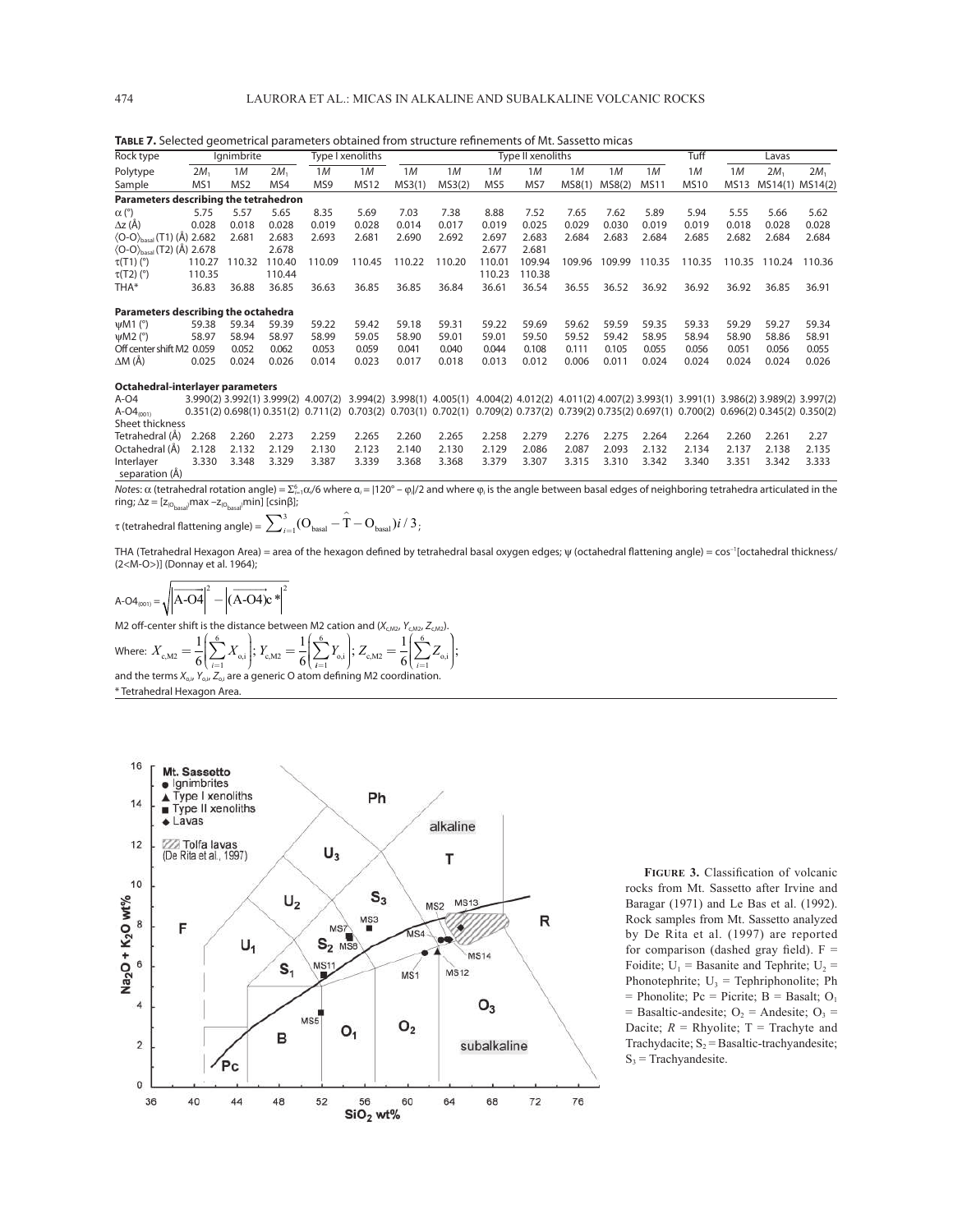

**FIGURE 4.** Micas from Mt. Sassetto: (a) classification diagram after Guidotti (1984); (**b**) Mg/(Mg + Fe<sub>tot</sub>) vs. Ti (wt%) plot. Symbols: circle = micas from ignimbrites; triangle  $up = micas$  from Type I xenoliths; square = micas from Type II xenoliths; triangle down = micas from tuffs; diamond = micas from lavas; filled symbols =  $1M$ polytype crystals; open symbols = 2*M*1 polytype crystals.

the samples, around 0.06 apfu), but always present as a substituent for K in the interlayer site. Euhedral crystals from Type II xenoliths show the highest Ba content. Fluorine content ranges from  $0.147$  to  $0.469$  apfu. The greatest fluorine variability occurs in micas from Type I xenoliths, where the full variation range for this element is covered. Finally, micas from Type I xenolith MS9 are peculiar in that they show a significant compositional variability  $(0.121 \leq T_i \leq 0.175$  apfu;  $0.532 \leq Mg/(Mg + Fe<sub>tot</sub>) \leq$ 0.638);  $0.128 \leq V[A] \leq 0.187$  apfu).

#### **Crystal structure and crystal chemistry of micas**

MS1, MS4, and MS14 mica samples present a  $2M_1$  sequence, whereas all the other belong to 1*M* polytype. This latter polytype dominates in Type I, Type II xenoliths, and in *cinerites* (tuff matrix), whereas the  $1M$  and  $2M<sub>1</sub>$  polytypes coexist in ignimbrites and lavas. Some authors (e.g., Baronnet 1980; Kogure 2002) relate different polytypic sequences in micas either to genetic conditions or to secondary crystallization effects. However, the absence of adequate data on the polytypes from the Mt. Sassetto area prevents a firm conclusion on this point.

1*M* mica samples MS7, MS8(1), and MS8(2) have unit-cell parameters (Fig. 5) that are significantly smaller than other samples from Mt. Sassetto, and among the lowest refined for the phlogopite–annite join micas (Brigatti and Guggenheim 2002; Cruciani and Zanazzi 1994). These micas can also show an appreciable M1 and M2 site inequality. This feature is common, and also evident, in other micas from Mt. Sassetto, where it is always associated with an increase in Ti content (Table 4). These crystalchemical features, together with the high Fe-total content and the low Ti content, if compared with samples reported by Cruciani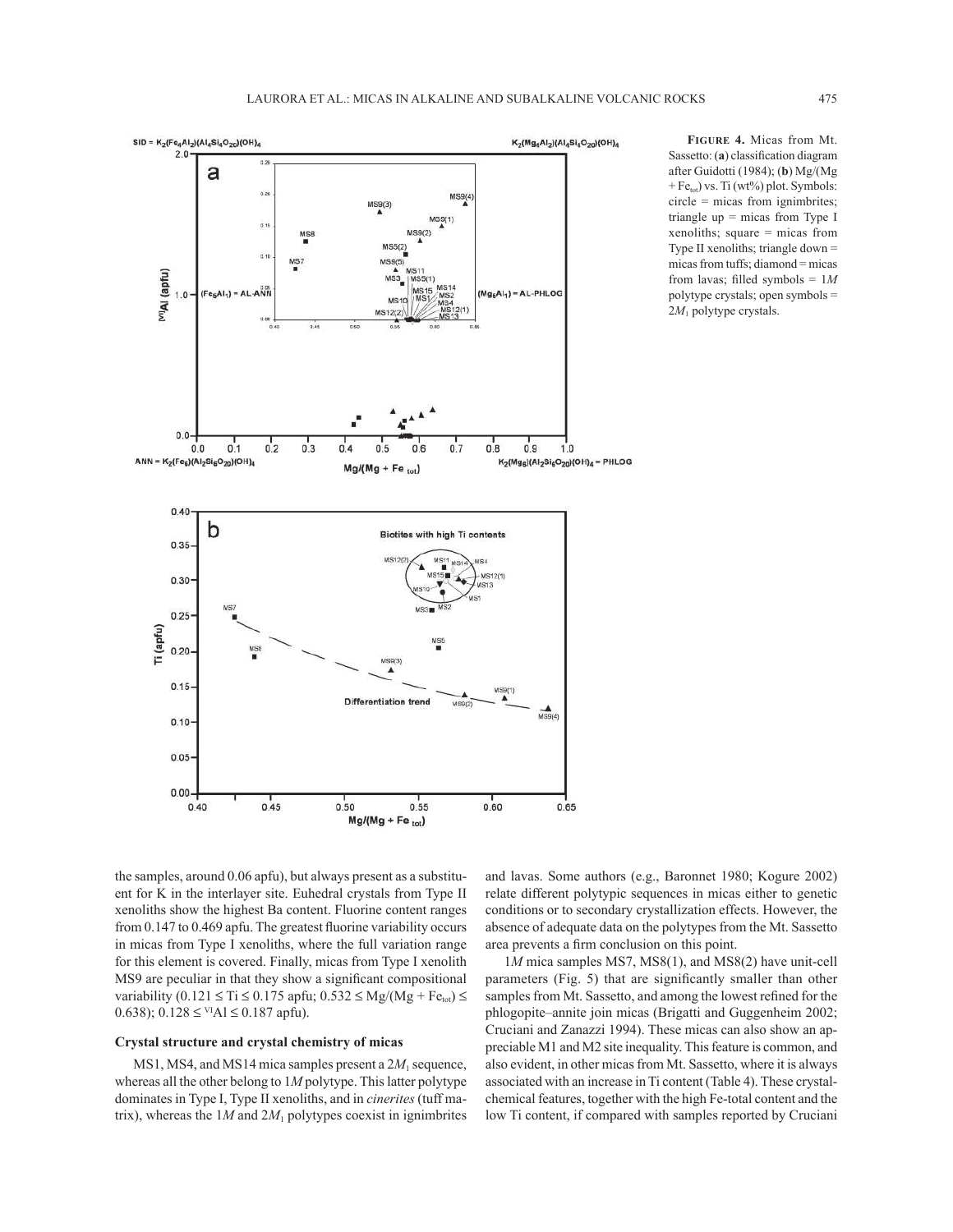

**FIGURE 5.** Micas from Mt. Sassetto: *a* vs. *c* plot. Symbols for studied samples as in Figure 4; crosses = igneous micas from literature (Baschieri 2005; Brigatti and Guggenheim 2002; Brigatti et al. 2005; Cruciani and Zanazzi 1994; Schingaro et al. 2001); gray star = Pines Peak "oxybiotite" (Ohta et al. 1982). Circled samples from the literature refer to samples 21, 22, and 23 of Cruciani and Zanazzi (1994). Error bars are minor than symbol dimensions.

and Zanazzi (1994) (i.e., samples no. 21, 22, and 23 showing *c* unit-cell parameter values of 10.089, 10.079, and 10.096 Å, respectively, and Ti contents of 0.607, 0.650, and 0.592, respectively; circled in Fig. 5), suggest that, at least in part, Fe is in the oxidized form. A further confirmation comes from the refined mean electron counts and mean octahedral bond lengths, which suggest  $Fe^{3+}/Fe$ <sub>total</sub> ratios of 0.529, 0.511, and 0.516 for MS7, MS8(1), and MS8(2) mica samples, respectively. These values are compatible with  $Fe^{3+}$  being dominant in the M2 sites and  $Fe^{2+}$ , Mg, or vacancies in the M1 sites (Tables 6a and 9<sup>1</sup>). Due to the small size of the samples and to the limited material available, a cross-check with other experimental techniques was not possible. An evaluation, based on data from the literature (Rancourt et al. 2001; Redhammer et al. 2005), qualitatively confirms the  $Fe<sup>3+</sup>$ values indicated by crystal chemistry. Further crystal-chemical confirmations are provided, for samples under analysis, by oxy-substitution, where interlayer separation decreases both as a function of Ti and of  $Fe<sup>3+</sup>$ , and by a remarkable number of octahedral vacancies (0.208–0.243 positions per formula unit) in  $Fe<sup>3+</sup>$ -rich samples.

All other samples from Mt. Sassetto, both the 1*M* and 2*M*<sup>1</sup> polytypes, are significantly affected by the octahedral Ti substitution. In particular, an increase in Ti is accompanied by a decrease in  $Fe^{2+}$  and octahedral  $Al^{3+}$  (Table 4). Furthermore, the overall octahedral charge increases with Ti together with the anionic charge, thus suggesting a Ti-oxy substitution mechanism. Some crystals present octahedral vacancies, hence the two main vectors regulating Ti entry into the mica structure appear to be the Ti-oxy  $\left[ \frac{V}{T}T^{i+VI}(Mg,Fe)^{2+}(OH)_{-2}^{\circ}O_2^{2-} \right]$  and Ti-vacancy  $\binom{V}{T}$ <sup>4+VI</sup> $\binom{V}{V}$ <sup>VI</sup>(Mg,Fe)<sup>2+</sup><sub>2</sub>. The positive Si vs. Ti correlation negates Ti-Tschermak substitution. Several geometric parameters such as the interlayer cation -O4 bond distance (A-O4), the octahedral anionic site displacement from the interlayer cation along (001)

 $[A-O4<sub>(001)</sub>, correlation coefficient  $R = 0.925$ ], and the interlayer$ separation  $(R = 0.928)$  decrease with Ti increasing (Figs. 6a and 6b; Tables 4 and 7). This trend is consistent with the deprotonation of the O4 anionic position, and thus with a lower repulsion between the O4 anion and A cation in the interlayer. The increase of the monoclinic angle β with Ti (*R* = 0.931) and the related decrease in overall shift  $(R = 0.902)$  further confirm the influence of Ti content on interlayer topology. Also, the decrease of tetrahedral rotation angle α with Ti  $(R = 0.911)$  can be related to Ti-oxy substitution mechanism (Fig. 6c). α is linked to an increase in the area delimited by the six tetrahedral basal oxygen atoms, i.e., the Tetrahedral Hexagon Area (THA, Table 7) (Ti vs. THA,  $R = 0.955$ ), which also defines the cavity hosting the interlayer cation. This feature is related to the impinging of the interlayer cation inside this latter cavity, which in turn needs to enlarge laterally. The tetrahedral flattening angle  $\tau$  (Table 7) also increases with Ti  $(R = 0.900)$ . This effect can also be related to interlayer interactions (Brigatti and Guggenheim 2002).

Titanium content significantly affects most octahedral parameters as well. In particular, the O3-O4 edge of the M1 octahedron  $(R = 0.964)$  and  $\langle M1-O \rangle$   $(R = 0.936)$  increase with Ti (Fig. 6d; Tables 4 and 6a). The topology of the M2 site is less markedly affected by Ti substitution, despite the fact that Ti is usually assumed to be located in M2, in line with the basic principle according to which, in trioctahedral micas, the topology of M1 is more sensitive to octahedral substitutions than the topology of M2 (Brigatti et al. 2003).

The micas showing the  $2M_1$  polytype present crystal-chemical features not significantly different from the  $Fe^{3+}$ -free  $1M$  polytype samples. The average Ti content is greater in  $2M_1$  micas than in the 1*M* ones, and thus structural variations associated with Ti-oxy substitution are also enhanced (Figs. 6a–6d). To quote an example, interlayer separation is, on average, smaller in 2*M*<sup>1</sup> micas than in the 1*M* ones (Fig. 6b).

The three Fe<sup>3+</sup>-rich samples mentioned above show the smallest unit-cell parameters. In particular, their *c* cell parameters are significantly smaller than in other micas (Table 5). Like in oxybiotite (Ohta et al. 1982) and in some Ti-rich micas (Cruciani and Zanazzi 1994), the out-of-center shift of the M2 cation, usually negatively correlated to *c*, is the greatest (Table 7). This effect, which may be related to a decrease in interlayer separation and octahedral thickness, is usually associated with Ti substitution (Cruciani and Zanazzi 1994). Our data qualitatively confirm these crystal-chemical trends also for Fe3+ substitution, even if with a much greater intensity, as also testified by the extreme values of these structural parameters in  $Fe<sup>3+</sup>$ -rich samples, also including oxy-biotite (Ohta et al. 1982). These features agree well with an octahedral charge that is the highest in the considered data set, and with a tetrahedral charge that is among the lowest, following an increased Al for Si tetrahedral substitution and thus, unlike Ti-rich samples, suggesting a Tschermak substitution. Those samples also show a greater number of octahedral vacancies (up to 0.24 apfu) and, unlike most trioctahedral micas, mean electron counts for M2 greater than for M1, probably due to the presence of the octahedral vacancies themselves. Vacancies also account for a greater distortion of the octahedral sites. The ψ angle values for M1 and M2 (Table 7) are the largest in the considered data set. The distortion is also evidenced by the great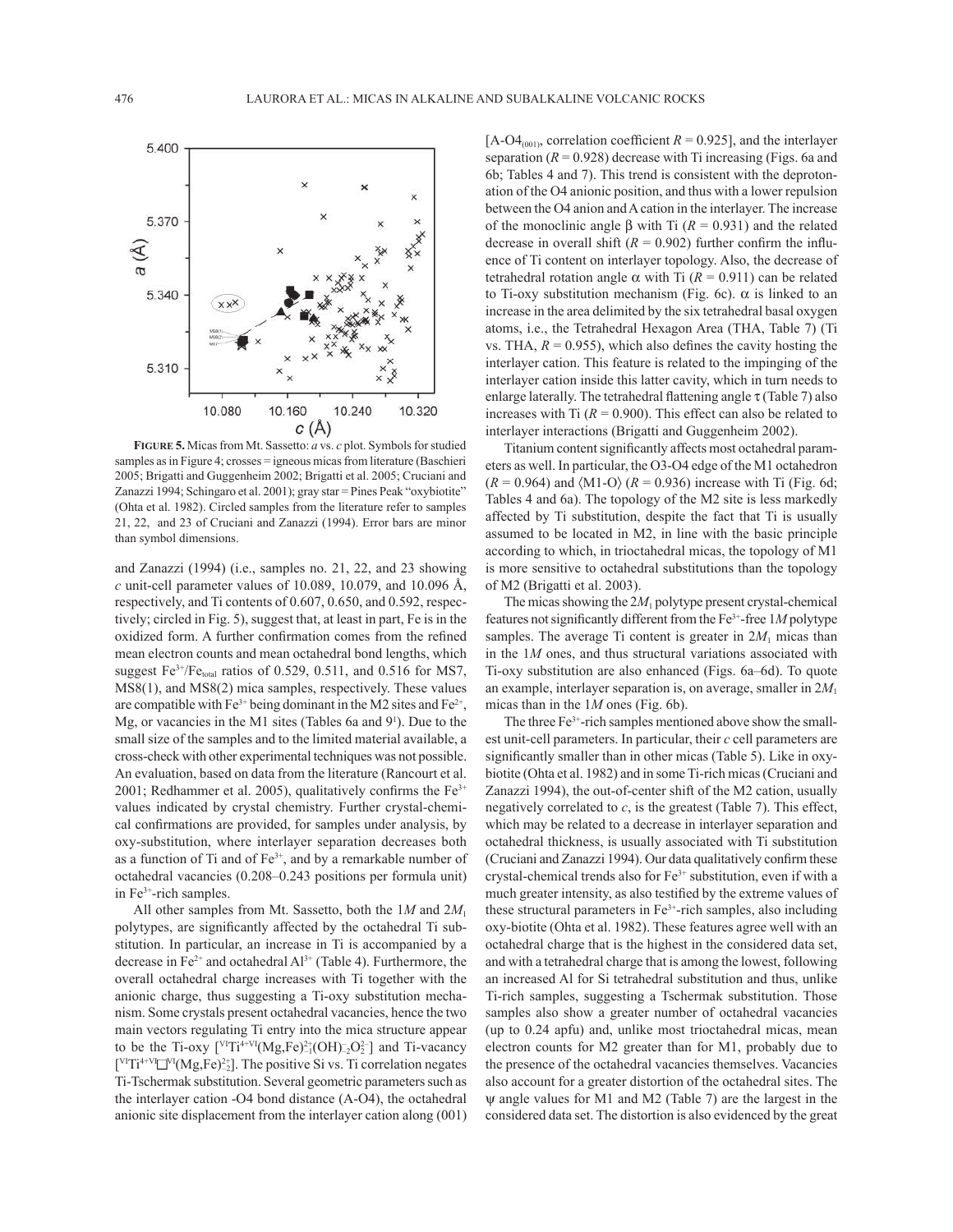

**FIGURE 6.** Micas from Mt. Sassetto: variation of structural parameters vs. Ti (apfu). (**a**) Distance between the interlayer cation and the octahedral anionic position (A-O4) Vs. Ti; (**b**) Interlayer separation vs. Ti; (**c**) tetrahedral rotation angle α vs. Ti; (**d**) mean 〈M1-O〉 distance vs. Ti. Symbols as in Figure 4; symbols for literature data as in Figure 5. Linear regressions reported in each plot are calculated on the basis of 1*M* Fe3+-free mica samples only, thus excluding samples MS7, MS8(1), and MS8(2); for their respective *R* values see the text. Error bars for structural parameters are minor than symbol highness.

differences existing in the octahedral distances: thus, M2-O3 distances are among the greatest, whereas M1-O4 and M2-O4 distances are among the smallest. The displacement of the O4 anion from the interlayer cation on the (001) plane is also the greatest in  $Fe<sup>3+</sup>$ -rich samples, confirming that these crystals are also affected by oxy-substitution, as evidenced by their low interlayer separation. Thus, it appears that their  $Fe<sup>3+</sup>$  contents can be compensated combining the following exchange mechanisms:  ${}^{VI}Fe^{2+VI}_{-3}Fe^{3+VI}_{2} \square, {}^{VI}Fe^{2+VI}Fe^{3+} (OH)_{-1}^- O^{2-}$  and,  ${}^{VI}Fe^{2+VI}Fe^{3+IV}Si_{-1}{}^{IV}Al^{3+}$ (Rancourt et al. 2001; Redhammer et al. 2005). The "oxybiotite" from Ruiz Peak (Ohta et al. 1982) is the trioctahedral mica with the greatest octahedral  $Fe<sup>3+</sup>$  content described so far, where the  $Fe<sup>3+</sup>-oxy-substitution$  is predominant. Actually, this mica is richer in Fe<sup>3+</sup> than all samples from Mt. Sassetto, and thus its interlayer separation is smaller. The Ruiz Peak "oxybiotite" unit-cell parameters *a*, *b*, and *c* are close to the values found in samples MS7, MS8(1), and MS8(2) from Mt. Sassetto. However,

the Ruiz Peak "oxybiotite" shows no evidence of octahedral vacancies, and its tetrahedral charge is appreciably greater than in Fe3+-rich samples from Mt. Sassetto.

A detailed description of the crystal-chemical mechanisms associated with Fe oxidation in annite was provided by Rancourt et al. (2001) and by Virgo and Popp (2000). In particular, when a synthetic annite is progressively heated in air, two distinct oxidation mechanisms are observed: (1)  $Fe^{3+}$ -oxy substitution, which occurs at  $T \le 350$  °C, and (2) Fe<sup>3+</sup>-vacancy substitution, which occurs at  $T > 350$  °C. However, both oxidation mechanisms are subjected to crystal-chemical constraints. The Fe3+-vacancy mechanism induces a variation in the lateral dimensions of the mica layer introducing octahedral vacancies and thus increasing the size difference between the two octahedral M1 and M2 sites. The  $Fe<sup>3+</sup>$ -oxy mechanism can be of limited extent when F atoms are present in the O4 anionic positions. Moreover, both mechanisms are also controlled by  $f_{\text{H}_2}$ . An increase in  $f_{\text{H}_2}$  shifts the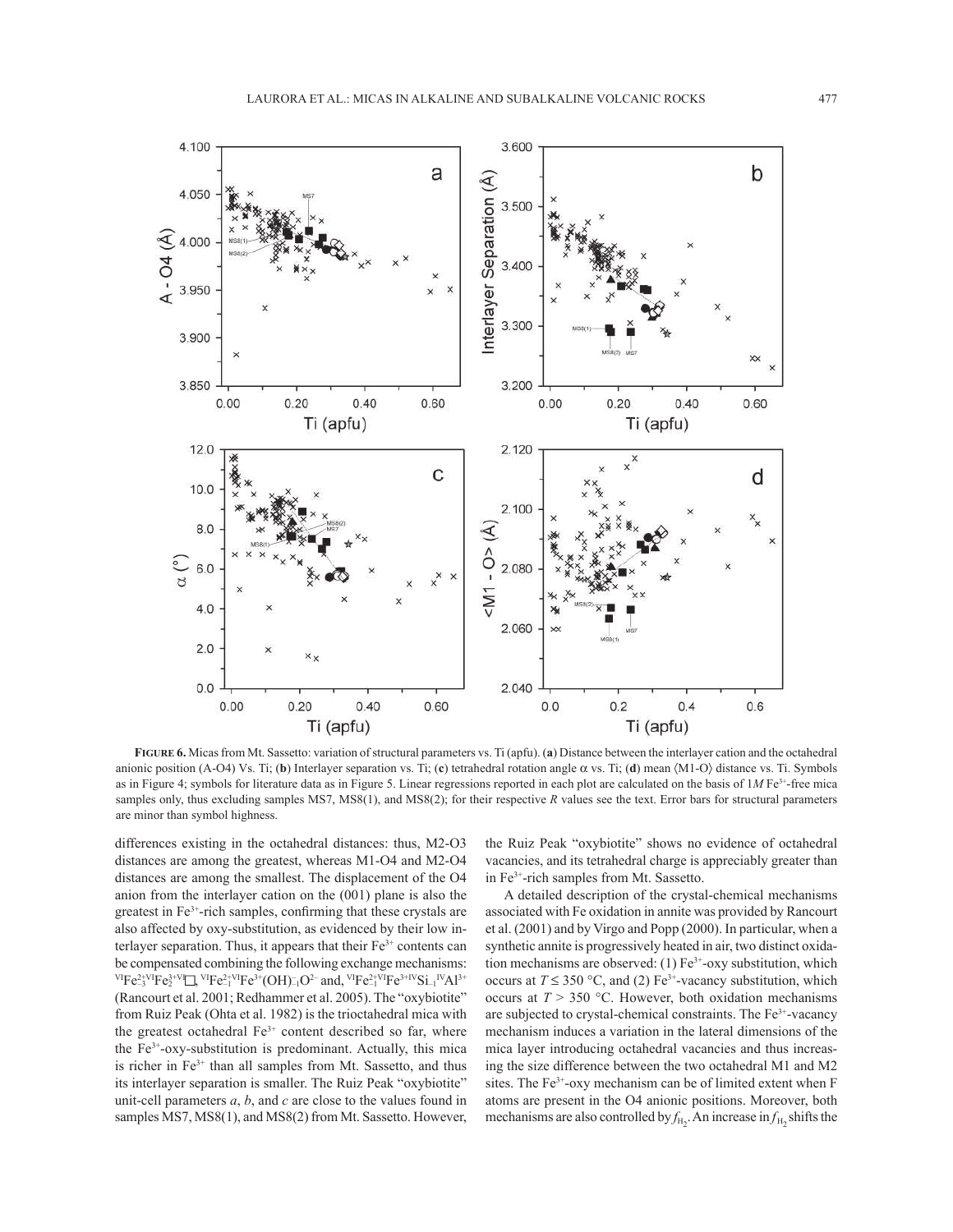equilibrium of Fe<sup>3+</sup>-oxy reaction toward the left side. In contrast, a decrease in  $f_{\text{H}_2}$  promotes a greater Fe oxidation, thus shifting the reaction to the right side. The  $Fe<sup>3+</sup>$ -Tschermak substitution can point out complex ion-exchange reactions, implying either a diffusion of chemical elements inward to the mica layer or a liquid-to-solid interface reaction. Results suggest that the presence of different exchange mechanisms introducing  $Fe<sup>3+</sup>$  in the Mt. Sassetto micas reflect a complex petrogenetic environment.

## **PETROLOGIC IMPLICATIONS**

The previously reported mica data may contribute to the description of magma evolution processes operating during the emplacement of the eruptive sequence in Mt. Sassetto.

In the Ti vs.  $Mg/(Mg + Fe<sub>tot</sub>)$  diagram plotted in Figure 4b, ferroan phlogopites from xenoliths MS9 (Type I), MS7, and MS8 (Type II) define a negative correlation extending from the most restitic micas MS9(4), ideally in equilibrium with a more-primitive magma composition, to micas MS7, ideally in equilibrium with a more-evolved melt enriched in Fe and Ti. Such a differentiation trend could result from small-scale, fractional crystallization processes taking place in the magma chamber (or in a more-complex feeding system beneath the eruptive apparatus). Fractionation of mica itself, among the other femic phases, could have contributed to this chemical differentiation.

A progressive deviation from this trend characterizes micas from MS5, MS3 (Type II), and all the other micas from Type I, Type II xenoliths, ignimbrites, tuffs, and lavas. These samples show  $Mg/(Mg + Fe<sub>tot</sub>)$  ratios around 0.56 and high Ti contents. This deviation can be ascribed neither to fractional crystallization nor to mixing mechanisms, but rather to a variation in intensive parameters  $(T, P, f_{H_2}, f_{O_2}, f_{H_2O})$ . At a given melt composition, this variation can promote Ti re-partitioning in micas either to accomplish charge balance and topologic constraints, or because of the disappearance of a Ti-competing phase.

Compositional variations, similar to the ones observed for micas from Mt. Sassetto, are widely described in the literature for amphiboles from igneous environments. Experimental data on these latter phases can contribute toward explaining some relationships between crystal-chemical and environmental factors. Increasing pressure results in higher <sup>VI</sup>Al and lower <sup>VI</sup>Ti contents in amphiboles, as derived from sub- and super-solidus experiments (Oba et al. 1986; Ernst and Liu 1998; Adam and Green 1994; Fujinawa and Green 1997), whereas high temperatures (>950 °C) favor VIAl-Ti rich compositions (Allen and Boettcher 1978; Wallace and Green 1991). Thus, if experimental results concerning natural and synthetic amphiboles can be applied to micas, then high Ti contents in these micas are predictive of low-pressure, high-temperature, low  $f_{\text{H}_2}$ , and moderate to low  $f_{\text{O}_2}$ conditions (Aoki 1963; King et al. 1999; Miyagi et al. 1998).

The prevailing mechanism introducing Ti in Mt. Sassetto Fe3+-free micas is the Ti-oxy substitution. As suggested by Feeley and Sharp (1996), the  $H_2$  released from the mica structure can react with the  $O_2$  present in the melt, thus increasing its volatile content. This mechanism could represent a further feature controlling the explosivity of eruptions (Virgo and Popp 2000) and could be triggered by the temperature increase observed in the magmatic chamber before an eruption, due to the influx of a new batch of mafic magma (Sparks et al. 1977; Pallister et al. 1992).

However, many other environmental factors, such as ascent rate, cooling rate, and grain attributes (inclusions and fracture density), can play a central role.

Indications about the high  $f_{O_2}$  conditions of crystallization for MS7 and MS8 (type II xenoliths) can be hypothesized from experimental studies on micas synthesized under controlled oxygen fugacity conditions (Wones and Eugster 1965, Redhammer et al. 1995). In the ternary diagram annite  $(Fe<sup>2+</sup>)$ -phlogopite (Mg)-"oxyannite" ( $Fe^{3+}$ ) in which "buffered" mica compositions are reported (Fig. 7), micas MS7, MS8(1), and MS8(2) fall well above the HM (Hematite-Magnetite) buffer, which represents the highest  $f_{O_2}$  values found in the crystallization of magmas (Kleiman et al. 1992). Following these indications, if relevant Fe3+ contents and consequent structural features of these micas are of primary origin (i.e., acquired during crystallization in the magmatic chamber), then an abrupt variation in  $f_{O_2}$  conditions occurred during the evolution of Mt. Sassetto magmatism. Several mechanisms can promote an increase in  $f_{O_2}$  in the magma chamber prior to, during, or just after crystallization: (1) ring fractures associated with high-level intrusions may provide a pathway through which magmas are contaminated with atmospheric oxygen (Rowins et al. 1991); (2) dissociation of water into  $H_2$  and  $O_2$ , followed by the preferential escape of  $H_2$  gas (Sato and Wright 1966), although this mechanism would be effective only for magmas with  $H_2O/FeO \ge 10$  (Candela 1986); (3) hydrothermal events, as in the case of Ruiz Peak fumaroles, that promoted high-temperature oxidation of the emplaced rhyodacitic lavas (Takeda and Ross 1975; Kogure and Nespolo 2001); or (4) assimilation of hydrothermally altered wall-rocks (Hildreth et al. 1984; Grunder 1987; Bacon et al. 1989).

However, our favorite hypothesis about micas from Type II xenoliths MS7 and MS8 is that their oxidation must be ascribed to a post-eruptive hydrothermal event, namely to the high  $f_{O<sub>2</sub>}$ 



**FIGURE 7.** Plot of micas MS7, MS8(1), and MS8(2) from Mt. Sassetto in the ternary system  $KF\epsilon_3^{2+}AISi_3O_{10}(OH)_2-KMg_3^{2+}AISi_3O_{10}(OH)_2$ - $KF\mathbf{e}_3^{3+}AISi_3O_{12}(H_{-1})$ . Star = Pines Peak "oxybiotite" (Ohta et al. 1982). Dashed lines indicate compositions of "buffered" biotites (buffers: HM = Hematite-Magnetite; NNO = Ni-NiO; QFM = Quartz-Fayalite-Magnetite). The gray area represents compositions that are physically impossible to obtain.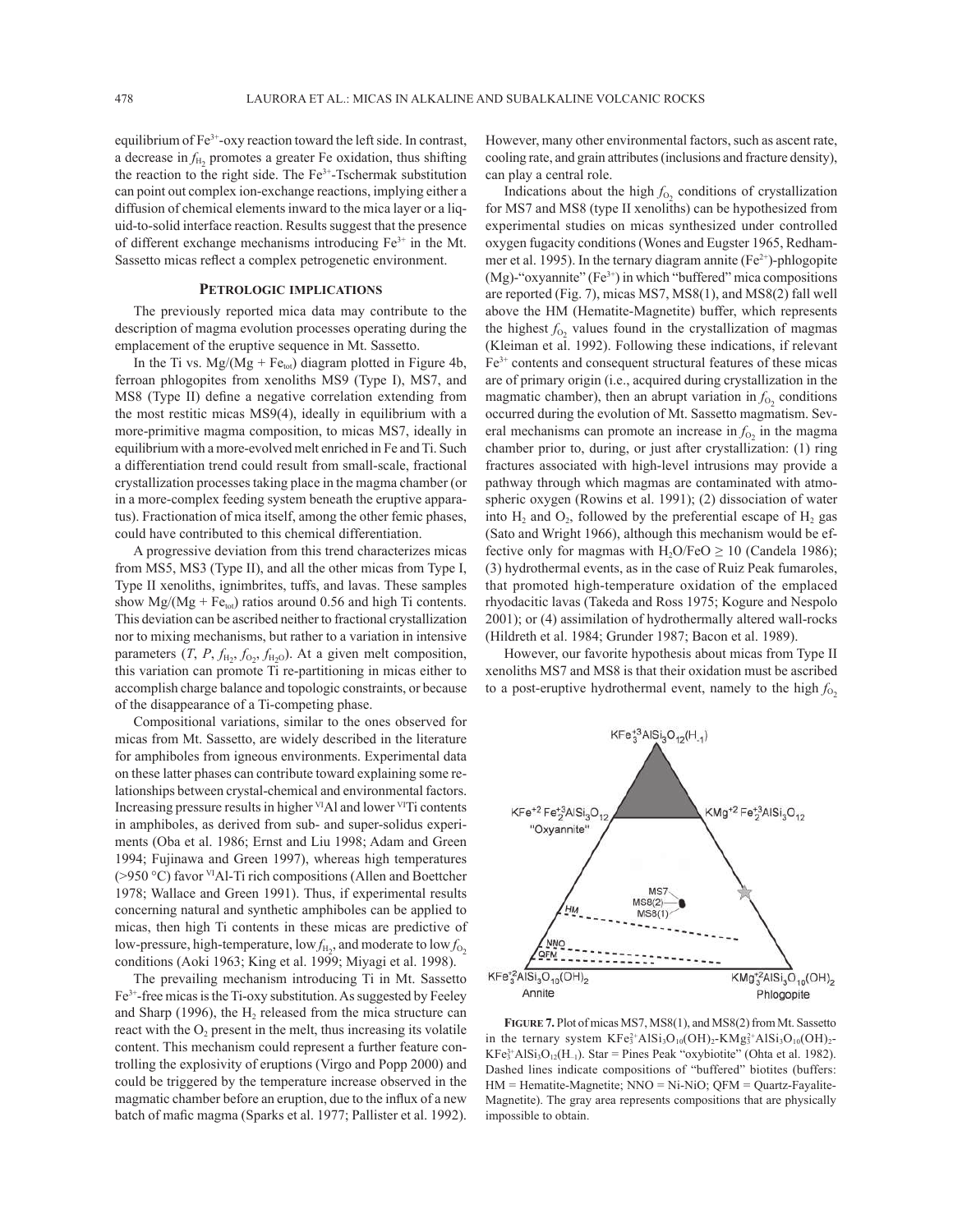and  $f_{H_2O}$  values and the moderately high temperatures ( $\leq 400$ °C, Knight 1977) characterizing an acid-sulfate alteration fluid. Temperature conditions and high Fe mobility in this type of hydrothermal agent are in agreement with the Fe<sup>3+</sup>-vacancy and Fe3+-Tschermak substitution mechanisms. On the other hand, an  $Fe-oxy mechanism could provide available  $H^+$  ions, thus regen$ erating an acid metasomatic agent that is partly neutralized by the interaction with the wall rock. The fact that only micas from MS7 and MS8 xenoliths are highly oxidized could suggest that these latter materials (for which a hypabyssal origin is suggested; cf., Negretti et al. 1966) were collected from deeper regions, more affected by the metasomatic agent, which is expected to decrease in intensity outward. This interpretation is also consistent with crystal-chemical evidence, clearly showing the existence of all the above-mentioned exchange mechanisms. In particular, in  $Fe<sup>3+</sup>$ -rich micas, the M2 site, which shows a greater mean electron count than <M1-O> bond distances and a shorter mean distance, appears to be more affected by oxidation processes and to drive the chemical substitutions affecting the layer, as well as layer topology, since requesting a lower M1 and tetrahedral charge, as well as an increase in anionic negative charge. Unlike  $Fe<sup>3+</sup>$ , Ti substitutions (mostly Ti-oxy) are mostly compensated inside the octahedral sheet, thus hinting to more-limited cation diffusion. Volcanic rocks from Mt. Sassetto include secondary minerals, such as smectite and Fe hydroxides. Their presence is indicative of meteoric alteration processes, which could have affected mica crystal chemistry as well. Atmospheric weathering phenomena can produce non-expanded oxidized biotites with 10 Å periodicity in XRD patterns (Rebertus et al. 1986; Murphy et al. 1998) and with almost all Fe in the trivalent form, not only under tropical wet conditions (Dong et al. 1998), but also under humid-temperate conditions. Jeong and Kim (2003) suggested that, during the saprolitic weathering, the precursor of the transformation "interlaminate biotite-vermiculite  $\rightarrow$  vermiculite → kaolinite + oxides/oxides-hydroxides," is an oxidized and chemically modified biotite, rather than a "fresh" sample. However, it should be noted that altered biotites are characterized by  $1M_d$  polytype and not by regular  $1M$  sequences. Thus, even if weathering phenomena cannot be excluded, they did not produce the structural modifications usually observed in trioctahedral micas (Baronnet 1980).

The age of Mt. Sassetto volcanic rocks is consistent with an incipient pedogenetic process, and the ubiquitous presence of secondary smectite and Fe hydroxides possibly accounts for it. Nevertheless, it is unlikely that the oxidation of biotites from samples MS7 and MS8 can be related to atmospheric weathering. In fact, temperature conditions associated with this type of alteration process do not match those expected for the observed substitution mechanisms. Moreover, oxidation should affect not only micas from some xenoliths enclosed in pyroclastites, but also micas from the entire wall rock exposed to atmospheric action.

#### **ACKNOWLEDGMENTS**

We acknowledge precious comments from the two referees P.F. Zanazzi and G. Redhammer and the support from the Associate Editor D. Gatta. Our research on micas enjoys the joint support of Italy's Ministero dell'Istruzione Università e Ricerca (MIUR) and of Università degli Studi di Modena e Reggio Emilia under COFIN 2004 project "Effect of petrological variables on mica crystal chemistry."

#### **REFERENCES CITED**

- Adam, J. and Green, T.H. (1994) The effects of pressure and temperature on the partitioning of Ti, Sr and REE between amphibole, clinopyroxene and basanitic melts. Chemical Geology, 117, 219–233.
- Allen, J.C. and Boettcher, A.L. (1978) Amphiboles in andesite and basalt; II, Stability as a function of *P-T-f*<sub>H<sub>2</sub>O-*f*<sub>O2</sub>. American Mineralogist, 63, 1074–1087.</sub>
- Aoki, K. (1963) The kaersutites and oxykaersutites from alkalic rocks of Japan and surrounding areas. Journal of Petrology, 4, 198–210.
- Bacon, C.R., Adami, L.H., and Lanphere, M.A. (1989) Direct evidence for the origin of low  $\delta^{18}O$  silicic magmas: Quenched samples of a magma chamber's partially fused granitoid walls, Crater Lake, Oregon. Earth Planetary Sciences Letter, 96, 199–208.
- Baronnet, A. (1980) Polytypism in micas: A survey with emphasis on the crystal growth aspects. In E. Kaldis, Ed., Current Topics in Material Science, 5, p. 447–548. North-Holland Publishing Company, Amsterdam.
- Baschieri, S. (2005) La cristallografia delle miche nell'interpretazione di eventi vulcanici complessi: il caso del vulcano dei Colli Albani, 112 p. M.S. thesis, Modena and Reggio Emilia University, Italy.
- Bertagnini, A., De Rita, D., and Landi, P. (1995) Mafic inclusions in the silica-rich rocks of the Tolfa-Ceriti-Manziana volcanic district (Tuscan Province, Central Italy): chemistry and mineralogy. Mineralogy and Petrology, 54, 261–276.
- Brigatti, M.F. and Guggenheim, S. (2002) Mica crystal chemistry and the influence of pressure, temperature, and solid solution on atomistic models. In A. Mottana, F.P. Sassi, J.B. Thompson, Jr., S. Guggenheim, Eds., Micas: Crystal Chemistry and Metamorphic Petrology, 46, p. 1–97. Reviews in Mineralogy and Geochemistry, Mineralogical Society of America, Chantilly, Virginia.
- Brigatti, M.F., Guggenheim, S., and Poppi, M. (2003) Crystal chemistry of the 1*M* mica polytype: The octahedral sheet. American Mineralogist, 88, 667–675.
- Brigatti, M.F., Caprilli, E., Funiciello, R., Giordano, G., Mottana, A., and Poppi, L. (2005) Crystal chemistry of ferroan phlogopites from the Albano maar lake (Colli Albani volcano, central Italy). European Journal of Mineralogy, 17, 611–621.
- Bruker AXS (1999a) SAINT+ (version 6.01). Bruker AXS Inc., Madison, Wisconsin.
- (1999b) SADABS (version 2.03). Bruker/Siemens area detector absorption and other corrections. Bruker AXS Inc., Madison, Wisconsin.
- Candela, P.A. (1986) The evolution of aqueous vapour from silicate melts: effect on oxygen fugacity. Geochimica et Cosmochimica Acta, 50, 1205–1211.
- Cesare, B., Cruciani, G., and Russo, U. (2003) Hydrogen deficiency in Ti-rich biotite from anatectic metapelites (El Joyazo, SE Spain): Crystal-chemical aspects and implications for high-temperature petrogenesis. American Mineralogist, 88, 583–595.
- Cruciani, G. and Zanazzi, P.F. (1994) Cation partitioning and substitution mechanisms in 1*M* phlogopite: A crystal chemical study. American Mineralogist, 79, 289–301.
- De Rita, D., Bertagnini, A., Faccenna, C., Landi, P., Rosa, C., Zarlenga, F., Di Filippo, M., and Carboni, G. (1997) Evoluzione geopetrografica-strutturale dell'area Tolfetana. Bollettino della Società Geologica Italiana, 116, 143–175.
- Dong, H., Peacor, D.R., and Murphy, S.F. (1998) TEM study of progressive alteration of igneous biotite to kaolinite throughout a weathered soil profile. Geochimica et Cosmochimica Acta, 62, 1881–1888.
- Donnay, G., Morimoto, N., Takeda, H., and Donnay, J.D.H. (1964) Trioctahedral one-layer micas. 1. Crystal structure of a synthetic iron mica. Acta Crystallographica, 17, 1369–1373.
- Donovan, J.J. (1995) PROBE: PC-based data acquisition and processing for electron microprobes. Advanced MicroBeam, Inc., Vienna, Ohio.
- Ernst, W.G. and Liu, J. (1998) Experimental phase-equilibrium study of Al- and Ticontents of calcic anphibole in MORB—a semiquantitative thermobarometer. American Mineralogist, 83, 952–969.
- Feeley, T.C. and Sharp, Z.D. (1996) Chemical and hydrogen isotope evidence for in site dehydrogenation of biotite in silicic magma chambers. Geology, 24, 1021–1024.
- Foley, S.F. (1989) Experimental constraints on phlogopite chemistry in lamproites: 1. The effect of water activity and oxygen fugacity. European Journal of Mineralogy, 1, 411–426.
- Franzini, M., Leoni, L., and Saitta, M. (1975) Revisione di una metodologia analitica per fluorescenza-X, basata sulla correzione completa degli effetti di matrice. Rendiconti della Società Italiana di Mineralogia e Petrografia, 31, 365-379.
- Fujinawa, A. and Green, T.H. (1997) Partitioning behaviour of Hf and Zr between anphibole, clinopyroxene, garnet and silicate melts at high pressure. European Journal of Mineralogy, 9, 379–391.
- Grunder, A.L. (1987) Low δ18O silicic volcanic rocks at the Calabozos Caldera Complex, southern Andes—Evidence for upper crustal contamination. Contributions to Mineralogy and Petrology, 95, 71–81.
- Guidotti, C.V. (1984) Micas in metamorphic rocks. In P.H. Ribbe, Ed., Micas, 13, p. 357–468. Reviews in Mineralogy, Mineralogical Society of America, Chantilly, Virginia.
- Guidotti, C.V. and Sassi, F.P. (2002) Constraints on studies of metamorphic K-Na white micas. In A. Mottana, P.F. Sassi, J.B. Thompson, Jr., and S. Guggenheim,